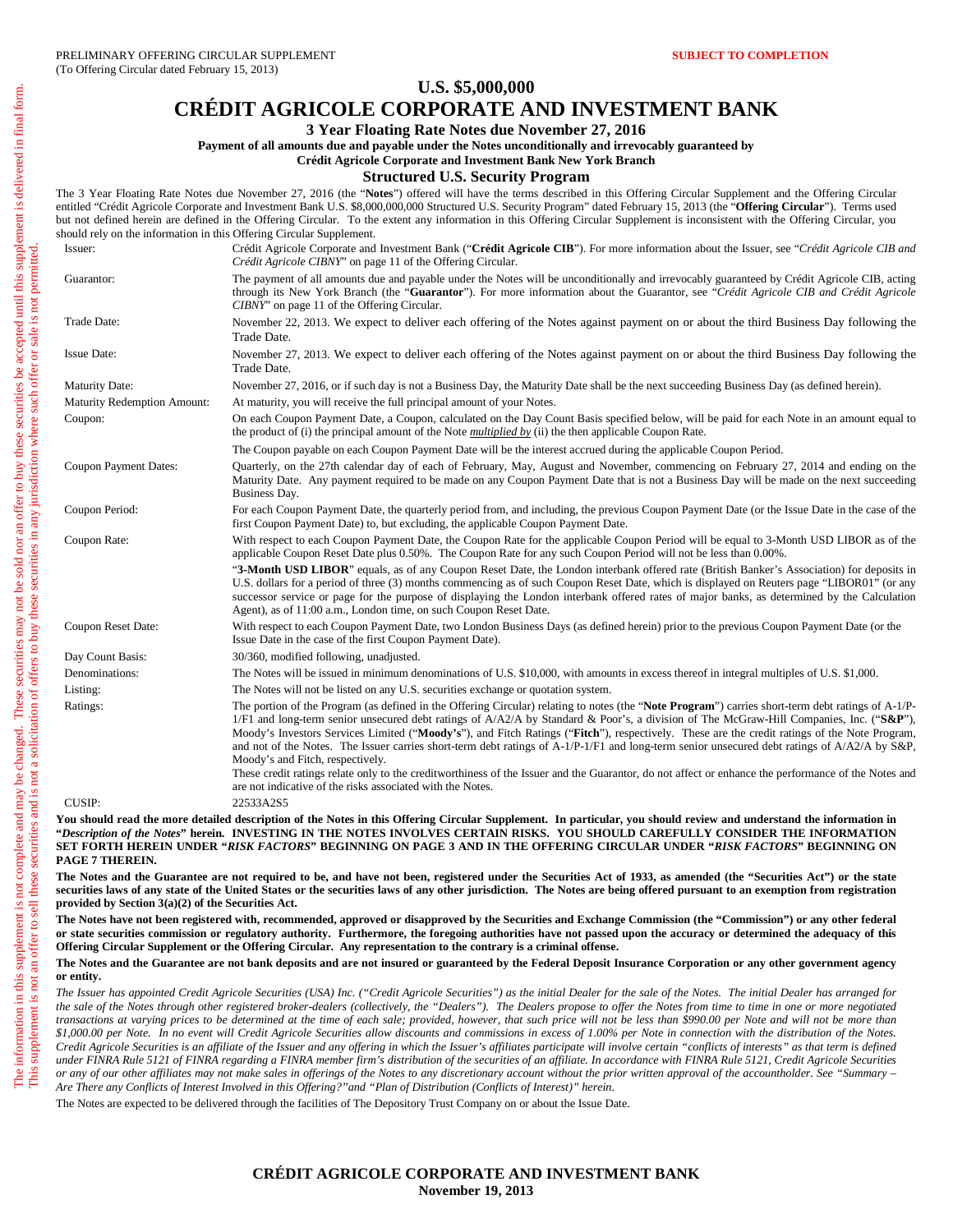**The information contained in this Offering Circular Supplement and the Offering Circular was obtained from the Issuer and other sources that the Issuer believes to be reliable, but no assurance can be given as to the accuracy or completeness of such information. In making an investment decision, you must rely on your own examination of the Issuer, the Guarantor and the terms of the offering, including the merits and risks involved. The contents of this Offering Circular Supplement and the Offering Circular are not to be construed as investment, legal, business or tax advice. You should consult your own attorney, business advisor or tax advisor for investment, legal, business or tax advice.** 

**Neither the delivery of this Offering Circular Supplement or the Offering Circular nor the offering, sale or delivery of any Note shall create any implication that the information contained herein or in the Offering Circular is correct at any time after the respective dates hereof and of the Offering Circular or that there has been no change in the Issuer's or the Guarantor's business, financial condition, results of operations or prospects since the date hereof and thereof. Credit Agricole Securities expressly does not undertake to review the financial conditions or affairs of the Issuer or the Guarantor during the life of the Program or to advise any investor in the Notes of any information coming to their attention.** 

**All inquiries relating to this Offering Circular Supplement and the Offering Circular and the offering contemplated herein should be directed to Crédit Agricole CIB. You may obtain additional information from the Issuer or the Guarantor that you may reasonably require in connection with your decision to purchase any of the Notes.** 

**Each purchaser of the Notes will be furnished a copy of this Offering Circular Supplement and the Offering Circular and any related amendments or supplements to this Offering Circular Supplement and the accompanying Offering Circular. By receiving this Offering Circular Supplement and the accompanying Offering Circular you acknowledge that (i) you have been afforded an opportunity to request from the Issuer, the Guarantor and Credit Agricole Securities, and have received, all additional information you consider to be necessary to verify the accuracy and completeness of the information herein and in such Offering Circular, (ii) you have reviewed all additional information you consider to be necessary to verify the accuracy and completeness of the information herein and in such Offering Circular, (iii) you have not relied on Credit Agricole Securities in connection with your investigation of the accuracy of such information or your investment decision and in this Offering Circular Supplement and the Offering Circular and (iv) except as provided pursuant to clause (i) above, no person has been authorized to give any information or to make any representation concerning the Notes offered hereby other than those contained herein and in the Offering Circular and, if given or made, such other information or representation should not be relied upon as having been authorized by the Issuer, the Guarantor or Credit Agricole Securities.** 

**Each purchaser of the Notes should have sufficient knowledge and experience in financial and business matters to be capable of evaluating the merits and risks of investing in and holding the Notes. Investments in the Notes should only be made by purchasers who are able and prepared to bear the substantial risks of investment herein. In making an investment decision, the purchaser must rely on its own examination of the Issuer, the Guarantor, the terms of the Notes and the offering, including the merits and risks involved. The Notes are not appropriate for all investors and involve important legal and tax consequences and investment risks that should be discussed by purchasers with their professional advisors. By accepting delivery of this Offering Circular Supplement and the Offering Circular, prospective purchasers will be deemed to have acknowledged the need to conduct their own investigation and to exercise their own due diligence before considering an investment in the Notes.** 

**It is not possible to predict whether the Notes will trade in a secondary market or, if they do, whether such market will be liquid or illiquid. Credit Agricole Securities (or any other affiliate of the Issuer) reserves the right from time to time to enter into agreements with one or more of the holders of the Notes to provide a market for the Notes but is not obligated to do so or to make any market for the Notes. If Credit Agricole Securities (or any other affiliate of the Issuer) does choose to make a market, it may discontinue making a market at any time without notice.** 

**Each Note will be represented initially by a global security (a "Global Security") registered in the name of a nominee of The Depository Trust Company (together with any successor, "DTC"). Beneficial interests in Global Securities represented by a global security will be shown on, and transfers thereof will be effected only through, records maintained by DTC and its participants. Global Securities will not be issuable in definitive form, except under the circumstances described under "***Book Entry Procedure***" in the Offering Circular.**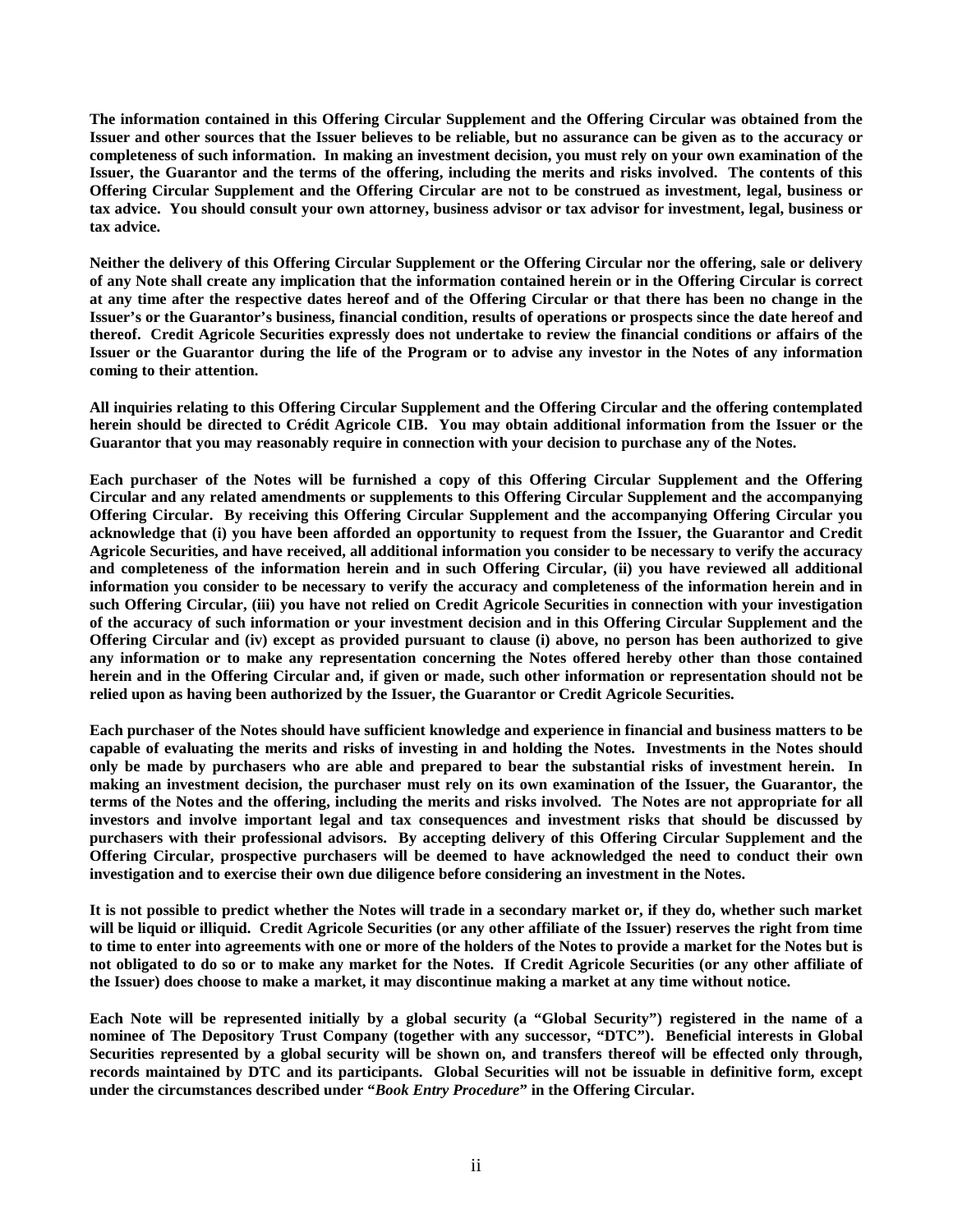**The distribution of this Offering Circular Supplement and the Offering Circular and the offer, sale and delivery of the Notes in certain jurisdictions may be restricted by law. Persons into whose possession this Offering Circular Supplement and the accompanying Offering Circular may come are required to inform themselves about and to observe any such restrictions. The Issuer, the Guarantor and Credit Agricole Securities do not represent that this Offering Circular Supplement or the Offering Circular may be lawfully distributed, or that any Notes may be lawfully offered, in compliance with any application registration or other requirement in any such jurisdiction, or pursuant to an exemption available thereunder, nor do they assume any responsibility for facilitating any such distribution or offering. This Offering Circular Supplement and the Offering Circular do not constitute an offer to sell or the solicitation of an offer to buy the Notes in any jurisdiction in which such offer or solicitation is unlawful.** 

**Any reproduction or distribution of this Offering Circular Supplement or the Offering Circular, in whole or in part, or any disclosure of its contents or use of any of its information for purposes other than evaluating a purchase of the Notes is prohibited without the express prior written consent of the Issuer.** 

**The Issuer, the Guarantor and Credit Agricole Securities reserve the right to withdraw, cancel or modify the offering of the Notes described herein, reject any orders in whole or in part and sell less than the aggregate principal amount of Notes offered hereby.** 

### **IRS CIRCULAR 230 NOTICE**

**THIS OFFERING CIRCULAR SUPPLEMENT WAS NOT INTENDED OR WRITTEN TO BE USED, AND CANNOT BE USED, FOR THE PURPOSE OF AVOIDING U.S. FEDERAL, STATE OR LOCAL TAX PENALTIES. THIS OFFERING CIRCULAR SUPPLEMENT WAS WRITTEN AND PROVIDED BY THE ISSUER IN CONNECTION WITH THE PROMOTION OR MARKETING BY THE ISSUER OF THE NOTES. EACH PROSPECTIVE INVESTOR SHOULD SEEK ADVICE BASED ON ITS PARTICULAR CIRCUMSTANCES FROM AN INDEPENDENT TAX ADVISOR.**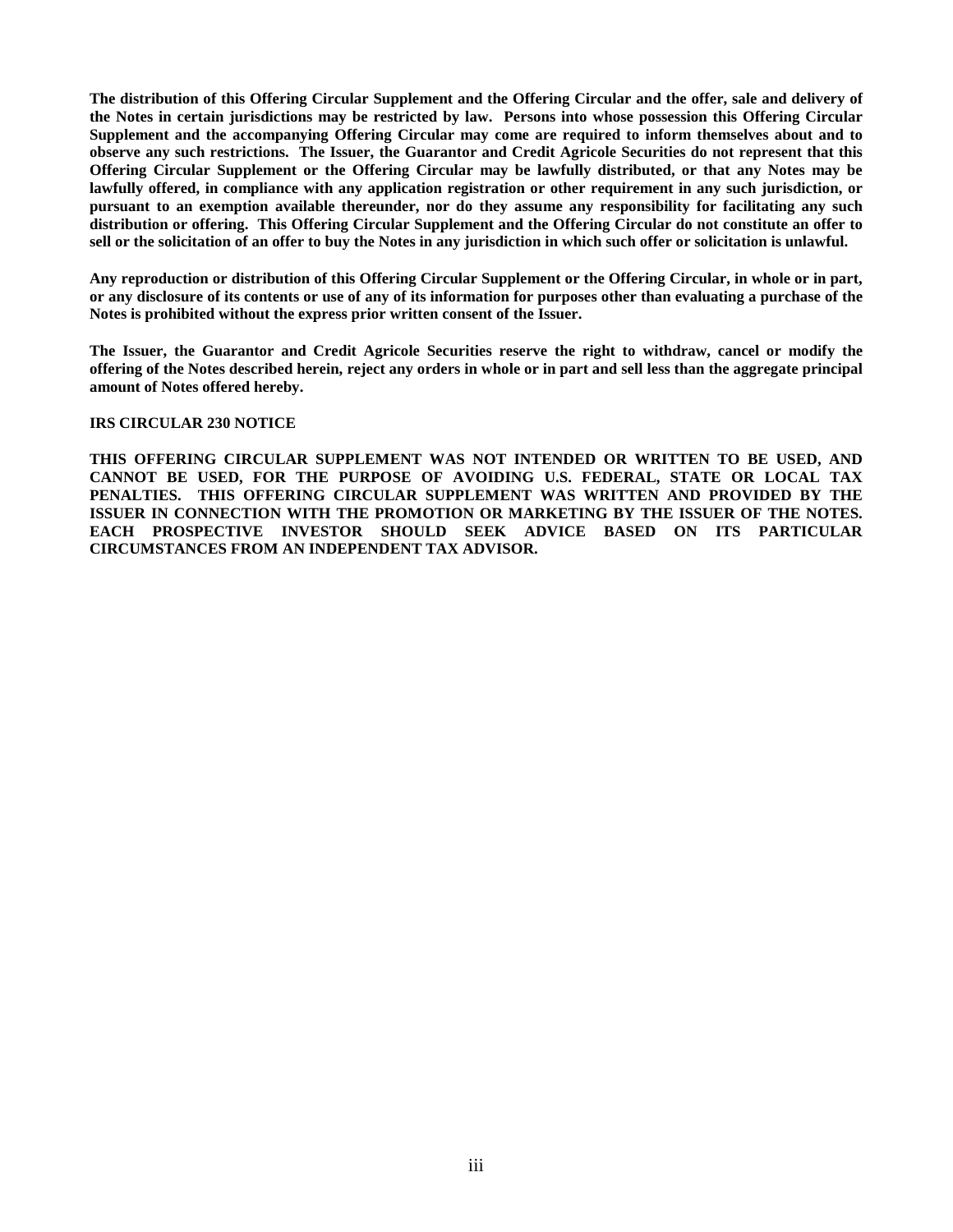## **TABLE OF CONTENTS**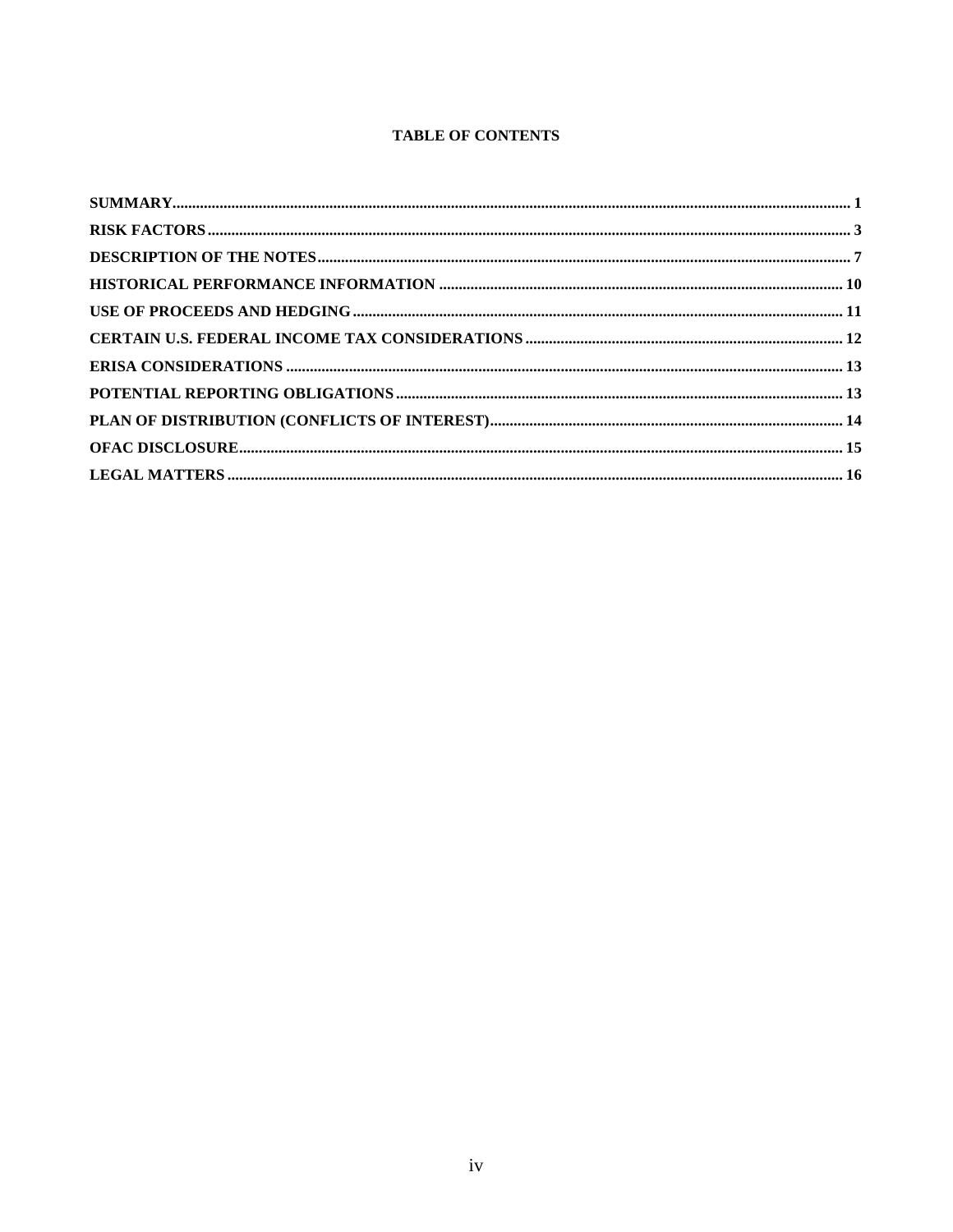### **SUMMARY**

*The following summary highlights selected information from this Offering Circular Supplement and the accompanying Offering Circular and is qualified in its entirety by the detailed information contained elsewhere in this Offering Circular Supplement and the Offering Circular. You should carefully read the entire Offering Circular Supplement and the Offering Circular to fully understand the terms of the Notes and other considerations that are important in making a decision about whether to invest in the Notes. In particular, you should carefully review the section entitled "Risk Factors" herein which highlights certain risks to determine whether an investment in the Notes is appropriate.* 

### **What Are the Notes?**

The Notes are a series of direct, unconditional, unsecured and unsubordinated obligations of the Issuer and the payment of all amounts due and payable thereunder are guaranteed by the Guarantor. The Notes will rank *pari passu* with all other direct, unconditional, unsecured and unsubordinated obligations of the Issuer, except for obligations given priority by law. The Guarantee will rank *pari passu* with all other direct, unconditional, unsecured and unsubordinated obligations of the Guarantor, except for obligations given priority by law. The Notes will mature on the Maturity Date set forth on the front cover of this Offering Circular Supplement. The Notes are not redeemable prior to the Maturity Date.

The Notes pay a Coupon on each Coupon Payment Date set forth on the front cover. See "*Description of the Notes – Coupon Payments*" for more details.

The Notes will be issued in minimum denominations of U.S. \$10,000, with amounts in excess thereof in integral multiples of U.S. \$1,000. The Notes may only be transferred in amounts of U.S. \$10,000 or in integral multiples of U.S. \$1,000 if greater and the transferor shall hold at least U.S. \$10,000 after any transfer or shall have transferred all of its Notes.

Each Note will be represented initially by a Global Security registered in the name of a nominee of The Depository Trust Company (together with any successor, "**DTC**"). Beneficial interests in Global Securities will be shown on, and transfers thereof will be effected only through, records maintained by DTC and its participants. Global Securities will not be issuable in definitive form, except under the circumstances described under "*Book Entry Procedure*" in the Offering Circular.

### **What Will I Receive at Maturity?**

At maturity, the amount you will receive for each Note will be the Maturity Redemption Amount, which equals 100% of the initial principal amount of the Note. Because the Maturity Date is also the final Coupon Payment Date, you will also receive the final Coupon on the Maturity Date as described below.

### **Will There Be Coupon Payments?**

On each Coupon Payment Date, a Coupon, calculated on the Day Count Basis specified on the cover hereof, will be paid on each Note in an amount equal to the product of (i) the principal amount of the Note *multiplied by* (ii) the then applicable Coupon Rate.

- "**Coupon Payment Date**" means the 27th calendar day of each of February, May, August and November, commencing on February 27, 2014 and ending on the Maturity Date;
- "**Coupon Period**" means, for each Coupon Payment Date, the quarterly period from, and including, the previous Coupon Payment Date (or the Issue Date in the case of the first Coupon Payment Date) to, but excluding, the applicable Coupon Payment Date;
- "**Coupon Rate**" means, with respect to each Coupon Payment Date, the 3-Month USD LIBOR as of the applicable Coupon Reset Date plus 0.50% (the Coupon Rate for any Coupon Period will not be less than 0.00%); and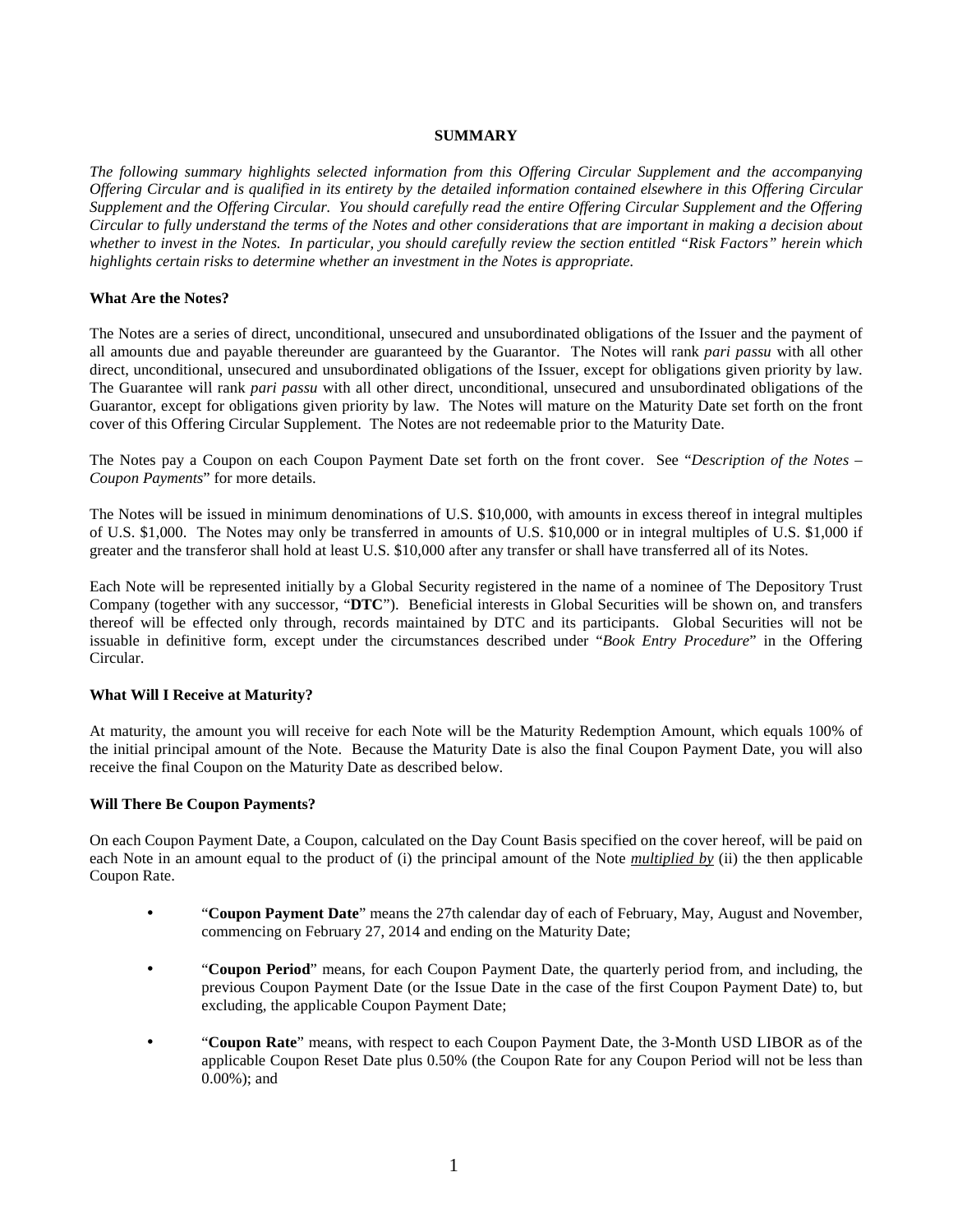• "**Coupon Reset Date**" means, with respect to each Coupon Payment Date, two London Business Days prior to the previous Coupon Payment Date (or the Issue Date on the case of the first Coupon Payment Date).

The Calculation Agent will calculate the Coupon for each Coupon Payment Date on the basis of a 360-day year consisting of twelve 30-day months. The Coupon payable on the Notes will be the interest accrued during the applicable Coupon Period. The Coupon will be payable on each Coupon Payment Date in arrears. Any payment required to be made on any Coupon Payment Date that is not a Business Day will be made on the next succeeding Business Day and no adjustment will be made to any Coupon payable on such Coupon Payment Date.

### **Does the Issuer Have the Ability to Call the Notes Prior to the Maturity Date?**

The Notes are not subject to redemption at the option of the Issuer.

### **Does a Holder of the Notes Have the Ability to Put Its Notes Prior to the Maturity Date?**

The Notes are not subject to redemption at the option of the holder of the Notes.

### **Who Should Consider Purchasing the Notes?**

The Notes are designed for investors who want to protect their investment and receive a floating coupon for the three year term of the Notes. Investors should realize that receipt of only 100% of the principal amount of the Notes plus the Coupons may not compensate you for any opportunity cost implied by inflation and other factors relating to the time value of money.

### **What are the Tax Consequences of Purchasing the Notes?**

See "*U.S. Federal Income Tax Considerations*" in the Offering Circular and "*Certain U.S. Federal Income Tax Considerations*" herein for a discussion of the tax consequences of purchasing the Notes.

### **What About Liquidity and Will the Notes be Listed?**

The Notes are most suitable for purchase and holding until the Maturity Date. The Notes will not be listed on any U.S. securities exchange or quotation system. It is impossible to determine whether a secondary market for the Notes will develop or that, if one develops, such market will prove to be liquid or illiquid. While Credit Agricole Securities may choose to make a market in the Notes for some or all of the period during which the Notes are outstanding, it is not required to make a market. If Credit Agricole Securities does choose to make a market, it may discontinue making a market at any time without notice. For more information, see "*Risk Factors – Potential Illiquidity of Secondary Market*" below.

### **Are There any Conflicts of Interest Involved in this Offering?**

Credit Agricole Securities, the initial Dealer for the Notes offered hereby, is a subsidiary of Crédit Agricole CIB and an affiliate of the Guarantor and the Issuer and, as such, will have a "conflict of interest" in this offering of the Notes within the meaning of FINRA Rule 5121. In addition, the Issuer or one its affiliates will receive a substantial portion of the net proceeds from this offering of Notes, thus creating an additional conflict of interest within the meaning of FINRA Rule 5121. This offering of Notes will be conducted in compliance with the provisions of FINRA Rule 5121. Credit Agricole Securities is not permitted to sell the Notes in this offering to an account over which it exercises discretionary authority without the prior specific written approval of the account holder.

### **Are There Risks Associated With an Investment in the Notes?**

Yes. Please review the sections "*Risk Factors*" in this Offering Circular Supplement and "*Risk Factors*" in the Offering Circular for risks associated with an investment in the Notes.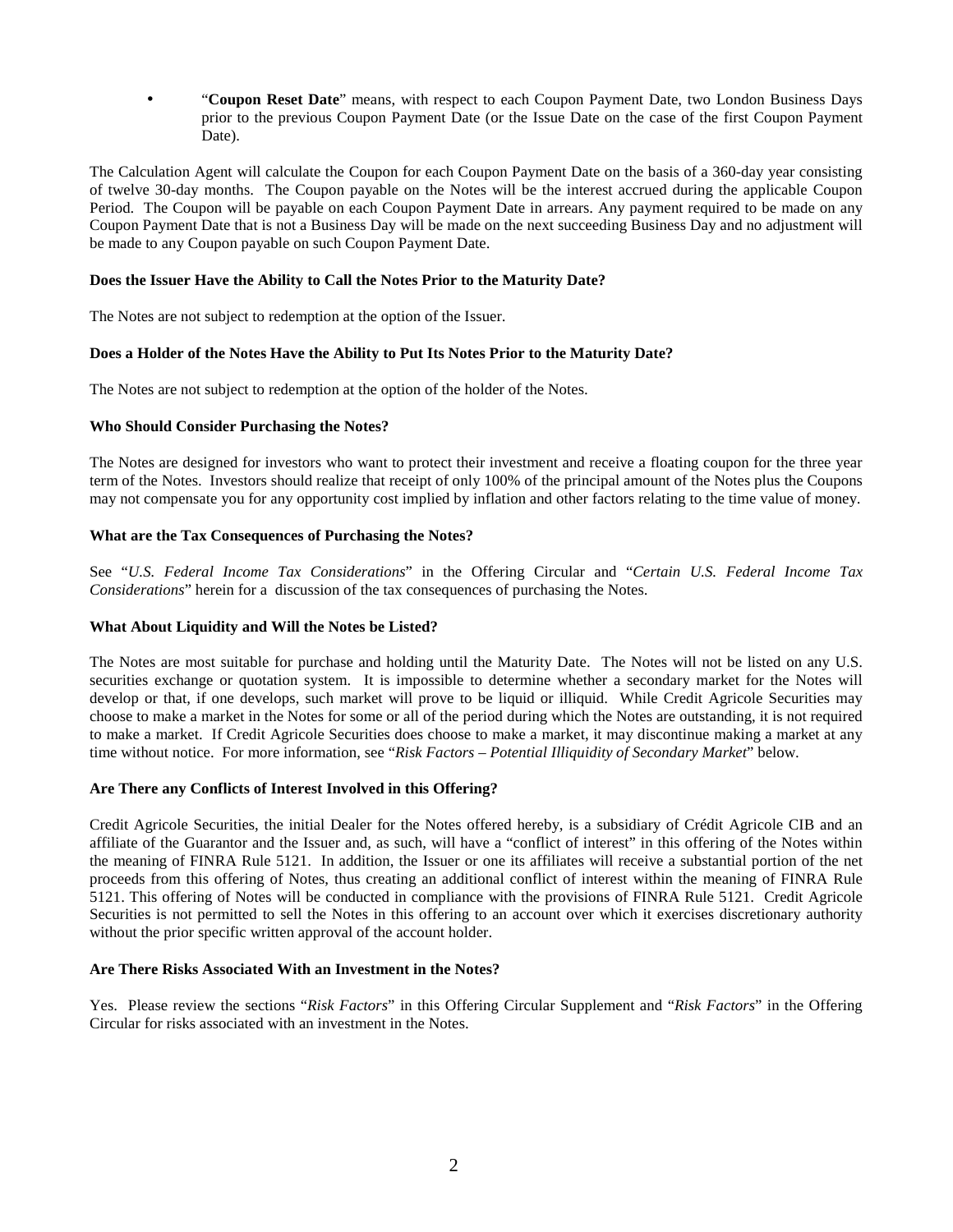### **RISK FACTORS**

*An investment in the Notes involves a number of risks not associated with similar investments in a conventional debt security. You should carefully consider all of the information below and in the section "Risk Factors" in the Offering Circular regarding these risks, together with the other information in this Offering Circular Supplement and the Offering Circular before investing in the Notes. These Risk Factors and any applicable Risk Factors in the Offering Circular do not disclose all possible risks associated with an investment in the Notes, and additional risks may arise after the date of this Offering Circular Supplement.* 

### **Repayment of Principal Applies Only at Maturity.**

If you choose to sell your Notes in the secondary market prior to maturity, the trading value of the Notes will be affected by factors that interrelate in complex ways, including the level and direction of prevailing interest rates, the time remaining to the maturity of the Notes, the creditworthiness of the Issuer and the Guarantor and the availability of comparable instruments. Therefore, if you sell your Notes in the secondary market, you may receive less than 100% of the principal amount of your Notes. You should be willing to hold your Notes to maturity. You will receive payment of 100% of the principal amount of your Notes only if you hold your Notes until the stated Maturity Date.

### **Issuer and Guarantor Credit Risk.**

Investors are subject to the credit risk of the Issuer and the Guarantor. As a result, the actual and perceived creditworthiness of the Issuer may affect the market value of the Notes and, in the event the Issuer were to default on its obligations, you may not receive your principal amount or any Coupons owed to you under the terms of the Notes. The credit ratings assigned to the Note Program relate to the creditworthiness of the Issuer and the Guarantor. These ratings do not affect or enhance the performance of the Notes and are not indicative of the risks associated with the Notes. A rating is not a recommendation to buy, sell or hold securities and may be subject to suspension, change or withdrawal at any time by the assigning rating agency.

### **Your Yield May Be Lower Than the Yield on Other Debt Securities of Comparable Maturity.**

The yield that you will receive on your Notes may be less than the return you could earn on other investments. The Coupon payable for any particular Coupon Period is linked to the 3-Month USD LIBOR as of the applicable Coupon Reset Date plus 0.50% (the Coupon Rate for any Coupon Period will not be less than 0.00%). If there is a decline in the 3-Month USD LIBOR over the term of your Notes, the effective yield on your Notes for such Coupon Period may be less than that which would be payable on a conventional fixed-rate debt security with the same stated Maturity Date, including those of the Issuer. Your investment may not reflect the full opportunity cost to you when you take into account factors that affect the time value of money.

### **The Amount of the Coupon Payable on the Notes Will Vary.**

The Coupon payable on the Notes for each Coupon Payment Date is linked to 3-Month USD LIBOR as of the applicable Coupon Reset Date plus 0.50%. Because the 3-Month USD LIBOR is a floating rate, the 3-Month USD LIBOR will fluctuate. However, the Coupon Rate for any Coupon Period will not be less than 0.00%. The level of 3-Month USD LIBOR is impossible to predict. Therefore, there is no guarantee that the Coupons payable on the Notes will be based on a rate greater than 0.00%. The amount of the Coupon payable on the Notes will vary and may decline during the term of the Notes.

### **Historical Levels Of The 3-Month USD LIBOR Do Not Guarantee Future Levels.**

Although the 3-Month USD LIBOR has a history, historical levels of the 3-Month USD LIBOR do not guarantee future levels of the 3-Month USD LIBOR and it is impossible to predict whether the levels of the 3-Month USD LIBOR will rise or fall during the term of the Notes.

Factors that may influence 3-Month USD LIBOR include:

- supply and demand among banks in London for U.S. dollar denominated deposits with approximately a three month term;
- general economic, financial, political or regulatory conditions;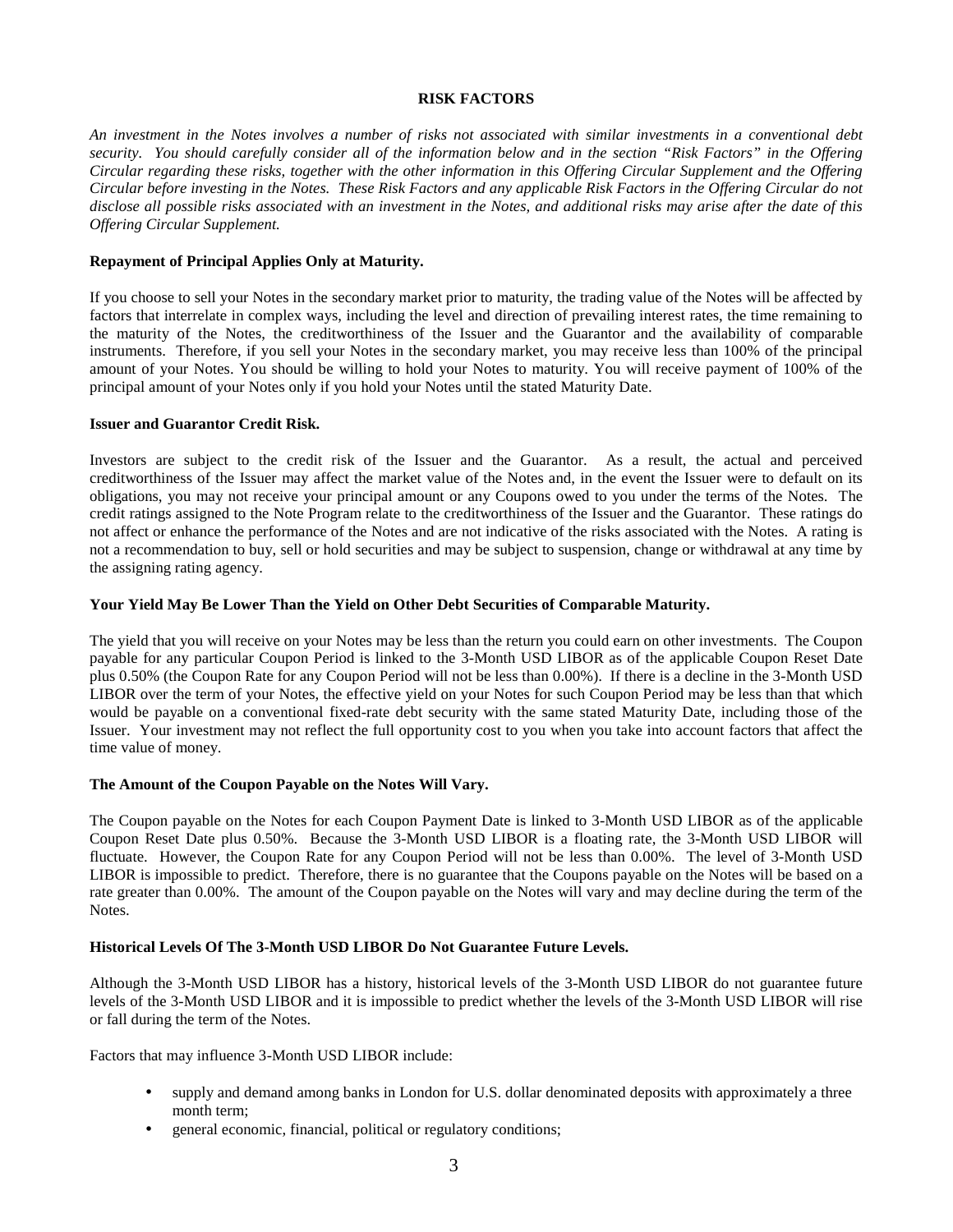- economic, financial, political, regulatory or judicial events that affect financial markets or the economy generally;
- changes in interest rates generally;
- monetary policies of the Federal Reserve Bank; and
- inflation and expectations concerning inflation.

### **3-Month USD LIBOR as of any Coupon Reset Date May Be Less Than 3-Month USD LIBOR as of any Other Day During the Term of the Notes.**

3-Month USD LIBOR for any relevant Coupon Period will be determined solely as of two London Business Days prior to the previous Coupon Payment Date (or the Issue Date in the case of the first Coupon Payment Date). 3-Month USD LIBOR will not be considered on any other dates during the term of the Notes. Therefore, even if 3-Month USD LIBOR as of any day that is not the Coupon Reset Date for the applicable Coupon Period is higher than 3-Month USD LIBOR as of such Coupon Reset Date, the amount of your Coupon on the corresponding Coupon Payment Date will not take into account that higher level.

### **LIBOR is Subject to a Criminal Probe**.

The U.S. Department of Justice and regulators and law-enforcement agencies in the U.S., Japan, Canada and the United Kingdom are currently conducting a criminal probe into whether banks have manipulated LIBOR. In connection therewith, Crédit Agricole CIB has received requests for information from various authorities within the framework of inquiries concerning the setting of certain LIBOR rates. An action by the U.S. Department of Justice or any other regulator or lawenforcement agency may affect LIBOR (and/or the determination thereof) in unknown ways which could adversely affect the value of your Notes. Any uncertainty in the value of LIBOR due to the criminal probes or its results may affect your ability to sell the Notes in the secondary market and their market value. For more information, see "*OFAC Disclosure and LIBOR Investigation*" on page 15 of this Offering Circular Supplement.

### **Potential Illiquidity of the Secondary Market.**

The Notes are most suitable for purchase and holding until maturity. The Notes will be new securities for which currently there is no trading market. The Issuer does not intend to apply for listing of the Notes on any securities exchange or for quotation through the Nasdaq Global Market System. The Issuer cannot assure you whether there will be a secondary market in the Notes or, if there were to be such a secondary market, that it would be liquid. In addition, the Issuer may issue the Notes in a larger aggregate principal amount than it is able to sell initially in an offering. Any such additional Notes could be held by the Issuer indefinitely, or sold to investors or surrendered for cancellation. A reduction in the aggregate amount of the Notes actually sold to investors could decrease the liquidity of any secondary market for the Notes. If the secondary market for the Notes is limited, there may be few or no buyers if a holder decides to sell its Notes before maturity. This may affect the amount, if any, received by such holder. Certain affiliates of the Issuer may from time to time enter into agreements with one or more holders of Notes to provide a market for the Notes but no such affiliates are obligated to do so or to make any market for the Notes.

### **Trading Value of the Notes Influenced By Unpredictable Factors.**

We believe that the value of the Notes prior to maturity is expected to depend on various factors that interrelate in complex ways. The effect of one factor may offset or magnify a change in the trading value of the Notes caused by another factor. The price at which you will be able to sell the Notes prior to maturity may be at a discount, which could be substantial, from the principal amount thereof, based upon one or more of the factors described below. The following paragraphs describe the expected impact on the trading value of the Notes given a change in a specific factor, assuming all other conditions remain constant.

*Changes in the level of the 3-Month USD LIBOR*. We expect the trading value of the Notes at any time may be affected by changes in the level of the 3-Month USD LIBOR. For example, an unexpected and sustained decline in the level of the 3- Month USD LIBOR could cause a decrease in the trading value of the Notes because the anticipated value of subsequent Coupon payments on the Notes would be less than previously anticipated.

*Volatility of the 3-Month USD LIBOR*. Volatility is the term used to describe the size and frequency of market fluctuations. The Issuer expects that the trading value of the Notes at any time will depend substantially on changes in the level of the 3- Month USD LIBOR.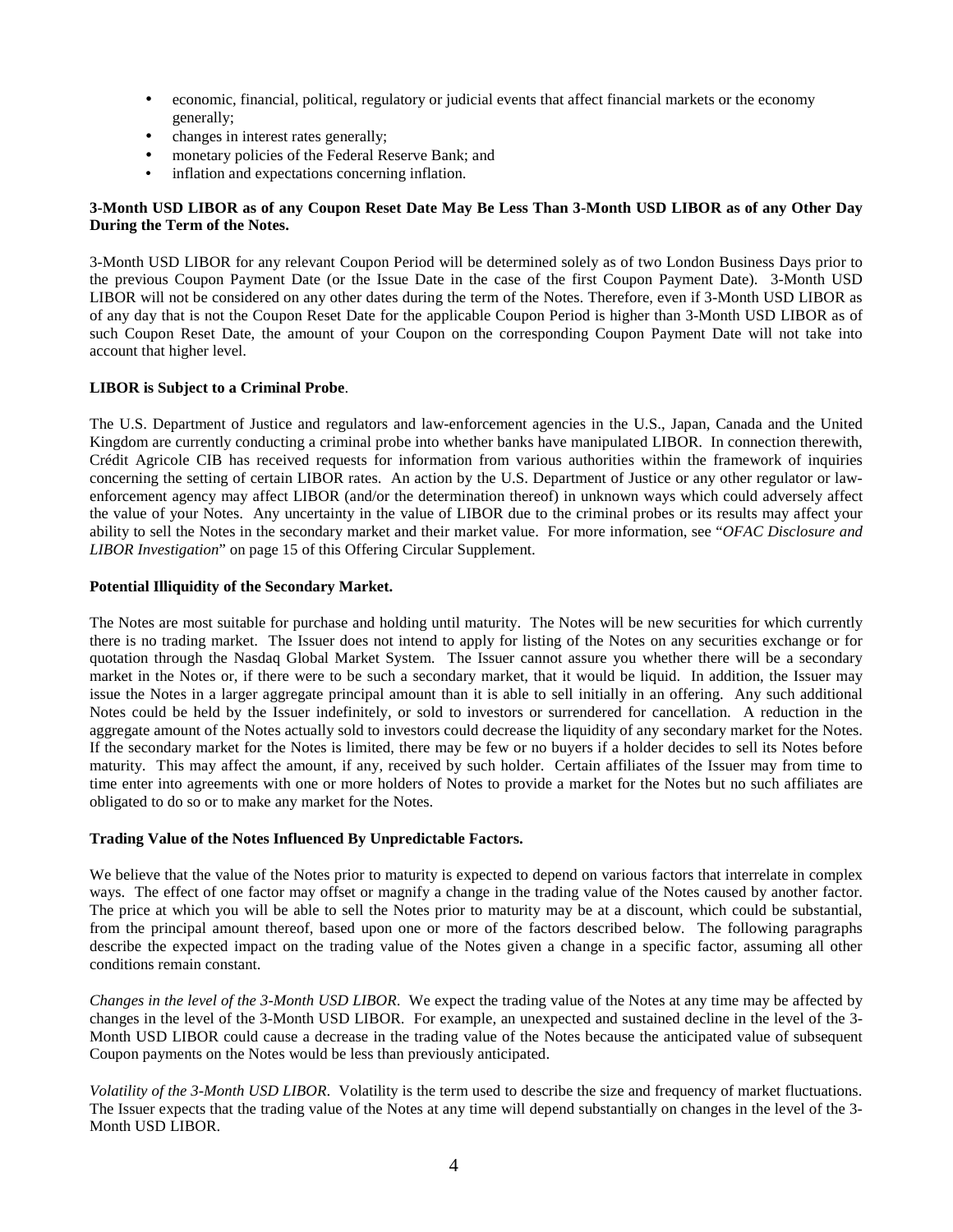*Interest Rates*. We expect that the trading value of the Notes will depend substantially on the prevailing interest rates. In general, if U.S. interest rates increase, the trading value of the Notes may be adversely affected, and if U.S. interest rates decrease, the trading value of the Notes may be favorably affected.

*Volatility of Interest Rates*. Volatility is the term used to describe the size and frequency of market fluctuations. We expect that, if the volatility of interest rates increases, the trading value of the Notes may be adversely affected, and if the volatility of interest rates decreases, the trading value of the Notes may be favorably affected.

*Credit Ratings*. Actual or anticipated changes in the credit rating, financial conditions or results of the Issuer or Guarantor may affect the trading value of the Notes.

*Economic, Financial, Political and Judicial Events*. Economic, financial, political and judicial events may affect the level of 3-Month USD LIBOR, interest rates, the Issuer or the Guarantor generally and therefore affect the trading value of the Notes.

*The Inclusion of Commissions and Projected Profit from Hedging in the Original Price of the Notes*. The price, if any, at which certain affiliates of the Issuer may be willing to purchase the Notes in secondary market transactions will likely be lower than the original price of the Notes, since the original price included, and secondary market prices are likely to exclude, commissions paid with respect to the Notes, as well as the projected profit included in the cost of hedging the Issuer's obligations under the Notes. In addition, any such prices may differ from values determined by pricing models used by such affiliate as a result of dealer discounts, mark-ups or other transaction costs.

*Secondary Market Note Value.* Investors should understand that any market making price quoted by an affiliate of the Issuer will be net of all or a portion of the commission paid to the Agents.

### **Notes and Guarantee Not Registered Securities.**

The Notes and the Guarantee are not required to be, and have not been, registered under the Securities Act or the state securities laws of any state of the United States or the securities laws of any other jurisdiction. The Notes are being offered pursuant to an exemption from registration provided by Section 3(a)(2) of the Securities Act. Neither the Commission nor any state securities commission or regulatory authority has recommended or approved the Notes or the Guarantee, nor has any such commission or regulatory authority reviewed or passed upon the accuracy or adequacy of the Offering Circular or this Offering Circular Supplement.

### **Notes and Guarantee Not Insured.**

The Notes and the Guarantee are not bank deposits and are not insured or guaranteed by the Federal Deposit Insurance Corporation or any other government agency or entity.

### **Identity of the Issuer and Calculation Agent.**

Because the Calculation Agent is the Issuer, potential conflicts of interest may exist between the Calculation Agent and you, including with respect to certain determinations and judgments that the Calculation Agent must make as provided herein and in the Offering Circular.

### **Crédit Agricole CIB's or its Affiliates' Investments in Derivatives Relating to Interest Rates May Adversely Affect the Trading Value of the Notes.**

We and our affiliates are active participants in long-term or short-term interest rate swaps, futures and option transactions and purchases and sales of securities as sellers, buyers, dealers, proprietary traders and agents for our customers. As described under "Use of Proceeds and Hedging" on page 11 of this Offering Circular Supplement, we or one or more of our affiliates may hedge our or their interest rate exposure from the Notes by entering into various transactions. We or our affiliates may adjust these hedges at any time. These activities may adversely affect the trading value of the Notes. It is possible that we or our affiliates could receive significant returns from these hedging activities while the value of or amounts payable under the Notes may decline.

### **Our Business Activities May Create Conflicts of Interest.**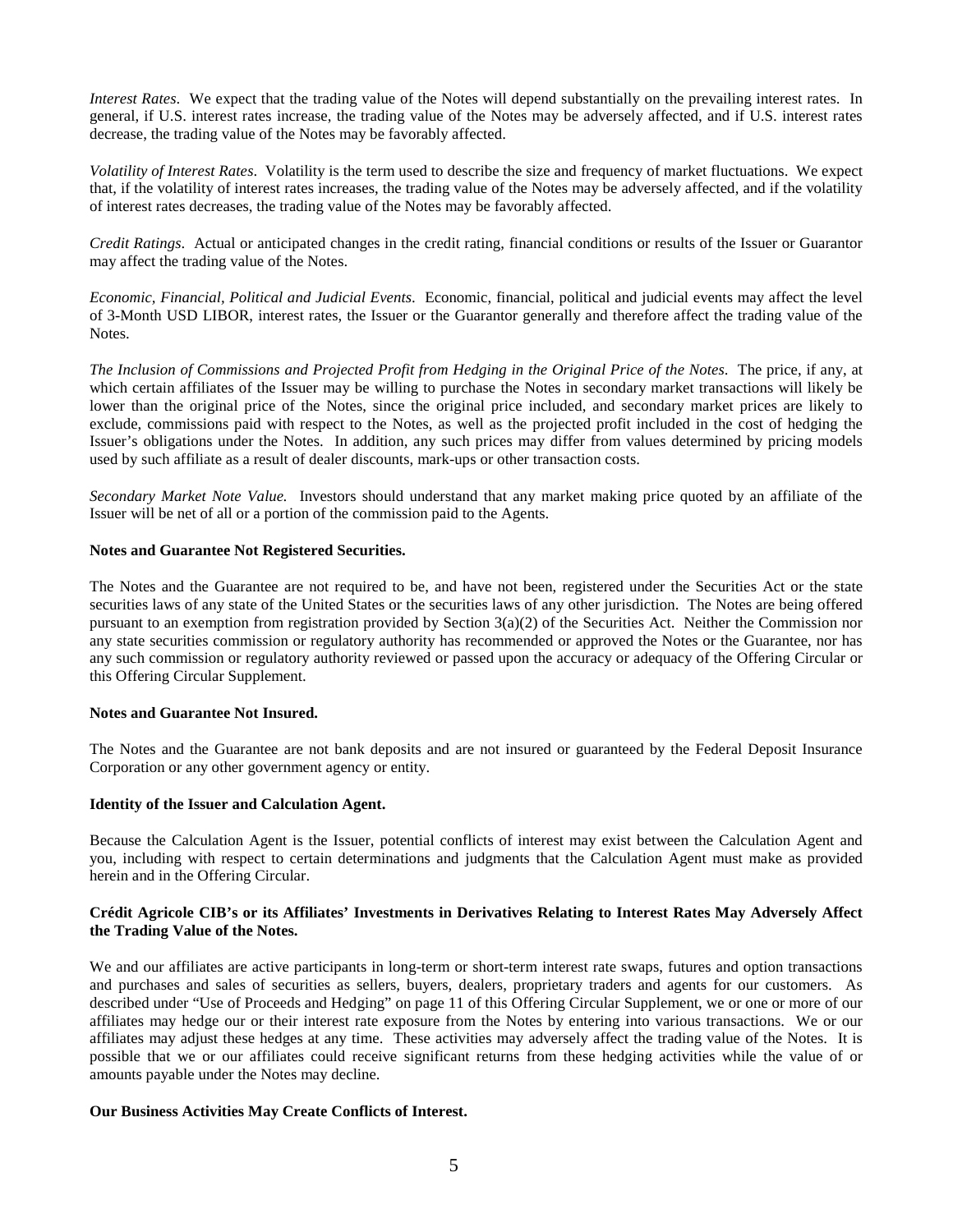Trading activities related to long-term or short-term interest rate swaps, futures and option transactions or purchases and sales of securities that may affect interest rates may be entered into on behalf of Crédit Agricole CIB, its affiliates or customers other than for the account of the holders of the Notes or on their behalf. In addition, Crédit Agricole CIB and its affiliates expect to engage in trading activities related to interest rate movements that are not for the account of holders of the Notes or on their behalf. These trading activities may present a conflict between the holders' interests in the Notes and the interests Crédit Agricole CIB and its affiliates will have in their proprietary accounts in facilitating transactions, including block trades and options and other derivatives transactions, for their customers and in accounts under their management. These trading activities, if they influence the levels of prevailing interest rates, could be adverse to the interests of the holders of the Notes.

#### **Research Reports and Other Transactions May Create Conflicts of Interest Between You and Us.**

Crédit Agricole CIB and its affiliates publish research from time to time with respect to movements in interest rates generally and other matters that may influence the value of the Notes, express opinions or provide recommendations that are inconsistent with purchasing or holding the Notes. Crédit Agricole CIB and its affiliates may have published research or other opinions that call into question the investment view implicit in the Notes. Any research, opinions or recommendations expressed by Crédit Agricole CIB or its affiliates may not be consistent with each other and may be modified from time to time without notice. *You should make your own independent investigation regarding the merits of investing in the Notes.*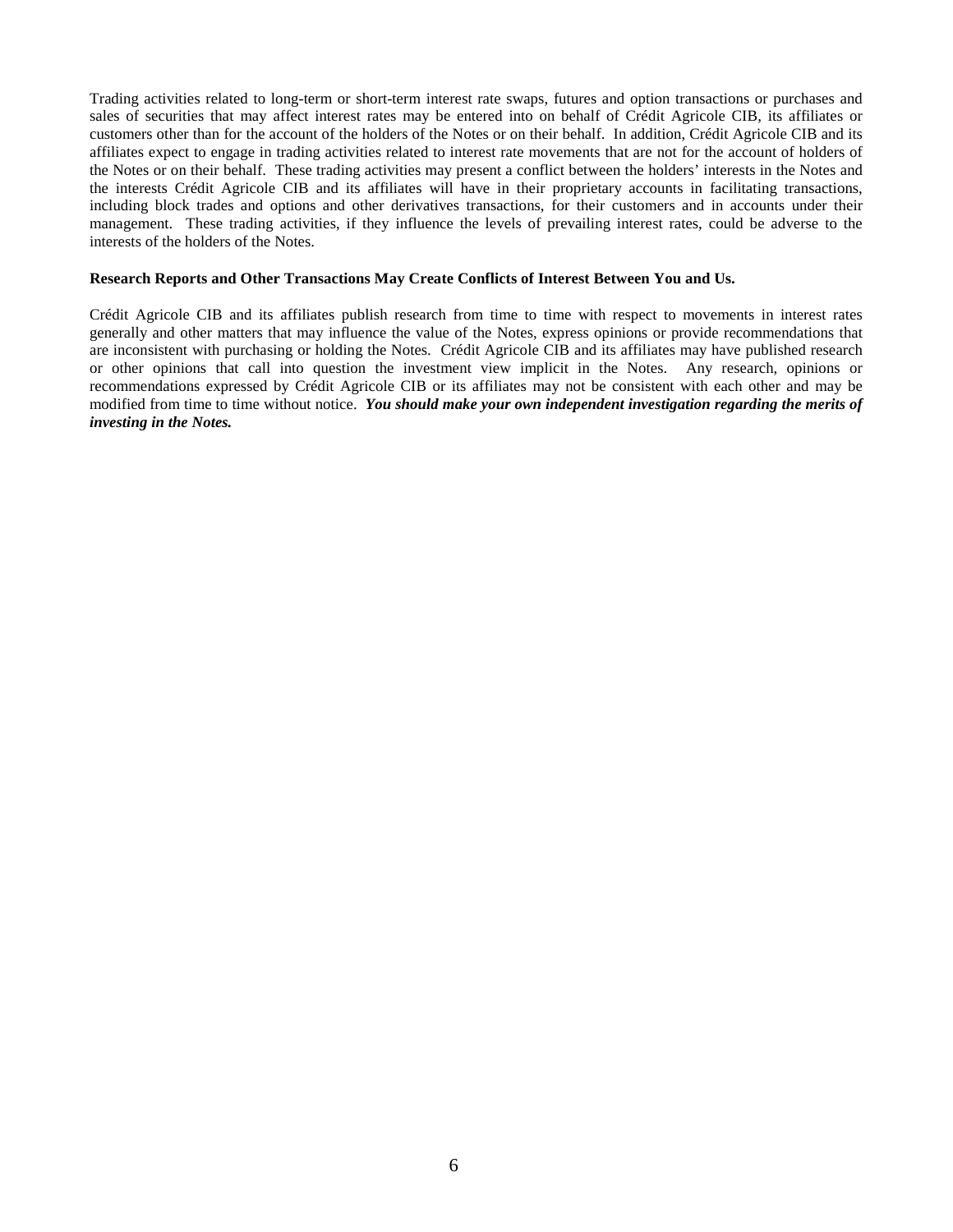### **DESCRIPTION OF THE NOTES**

The Notes will be a series of Securities issued pursuant to an indenture dated as of May 5, 2006, as supplemented from time to time, between Crédit Agricole CIB (formerly known as Calyon) and The Bank of New York, as Trustee (the "**Indenture**"). The payments of all amounts due and payable under the Notes will be unconditionally and irrevocably guaranteed by the Guarantor pursuant to the terms of a Guarantee dated as of April 22, 2008 issued by the Guarantor (the "**Guarantee**").

The following description of the Notes sets forth the terms and provisions of the Notes offered pursuant to this Offering Circular Supplement. To the extent inconsistent with the Offering Circular, the terms and conditions set forth in this Offering Circular Supplement shall replace the description contained in the Offering Circular.

The following also briefly summarizes the material provisions of the Indenture and Guarantee and does not purport to be complete. You should read the Indenture and Guarantee in their entirety, including the defined terms, for provisions that may be important to you because the Indenture and Guarantee, and not these summaries, defines your rights as a holder of the Notes issued under the Indenture. The terms of the Indenture and Guarantee are incorporated into this Offering Circular Supplement by reference. Unless otherwise specified in this Offering Circular Supplement or the Offering Circular, capitalized terms used in this summary description of the Notes have the meanings specified in the Indenture.

### **General**

The Notes are a series of direct, unconditional, unsecured and unsubordinated obligations of the Issuer and the payment of all amounts due and payable thereunder are guaranteed by the Guarantor. The Notes will rank *pari passu* with all other direct, unconditional, unsecured and unsubordinated obligations of the Issuer, except for obligations given priority by law. The Guarantee will rank *pari passu* with all other direct, unconditional, unsecured and unsubordinated obligations of the Guarantor, except for obligations given priority by law. The Notes will mature on the Maturity Date set forth on the front cover of this Offering Circular Supplement. The Notes are not redeemable prior to the Maturity Date.

The Notes will be issued in minimum denominations of U.S. \$10,000, with amounts in excess thereof in integral multiples of U.S. \$1,000. The Notes may only be transferred in amounts of U.S. \$10,000 or in integral multiples of U.S. \$1,000 if greater and the transferor shall hold at least U.S. \$10,000 after any transfer or shall have transferred all of its Notes.

Each Note will be represented initially by a Global Security registered in the name of a nominee of The Depository Trust Company (together with any successor, "**DTC**"). Beneficial interests in Global Securities will be shown on, and transfers thereof will be effected only through, records maintained by DTC and its participants. Global Securities will not be issuable in definitive form, except under the circumstances described under "*Book Entry Procedure*" in the Offering Circular. A further description of DTC's procedures with respect to the Global Securities is set forth in the Offering Circular under "*Book Entry Procedure*".

### **Payment at Maturity**

At maturity, whether scheduled or upon acceleration, the amount you will receive for each Note will be the Maturity Redemption Amount, which equals 100% of the initial principal amount of the Note. Because the Maturity Date is also the final Coupon Payment Date, you will also receive the final Coupon on the Maturity Date as described below.

### **Coupon Payments**

On each Coupon Payment Date, a Coupon, calculated on the Day Count Basis specified on the cover hereof, will be paid on each Note in an amount equal to the product of (i) the principal amount of the Note *multiplied by* (ii) the then applicable Coupon Rate, where:

- "**Coupon Payment Date**" means the 27th calendar day of each of February, May, August and November, commencing on February 27, 2014 and ending on the Maturity Date;
- "**Coupon Period**" means, for each Coupon Payment Date, the quarterly period from, and including, the previous Coupon Payment Date (or the Issue Date in the case of the first Coupon Payment Date) to, but excluding, the applicable Coupon Payment Date;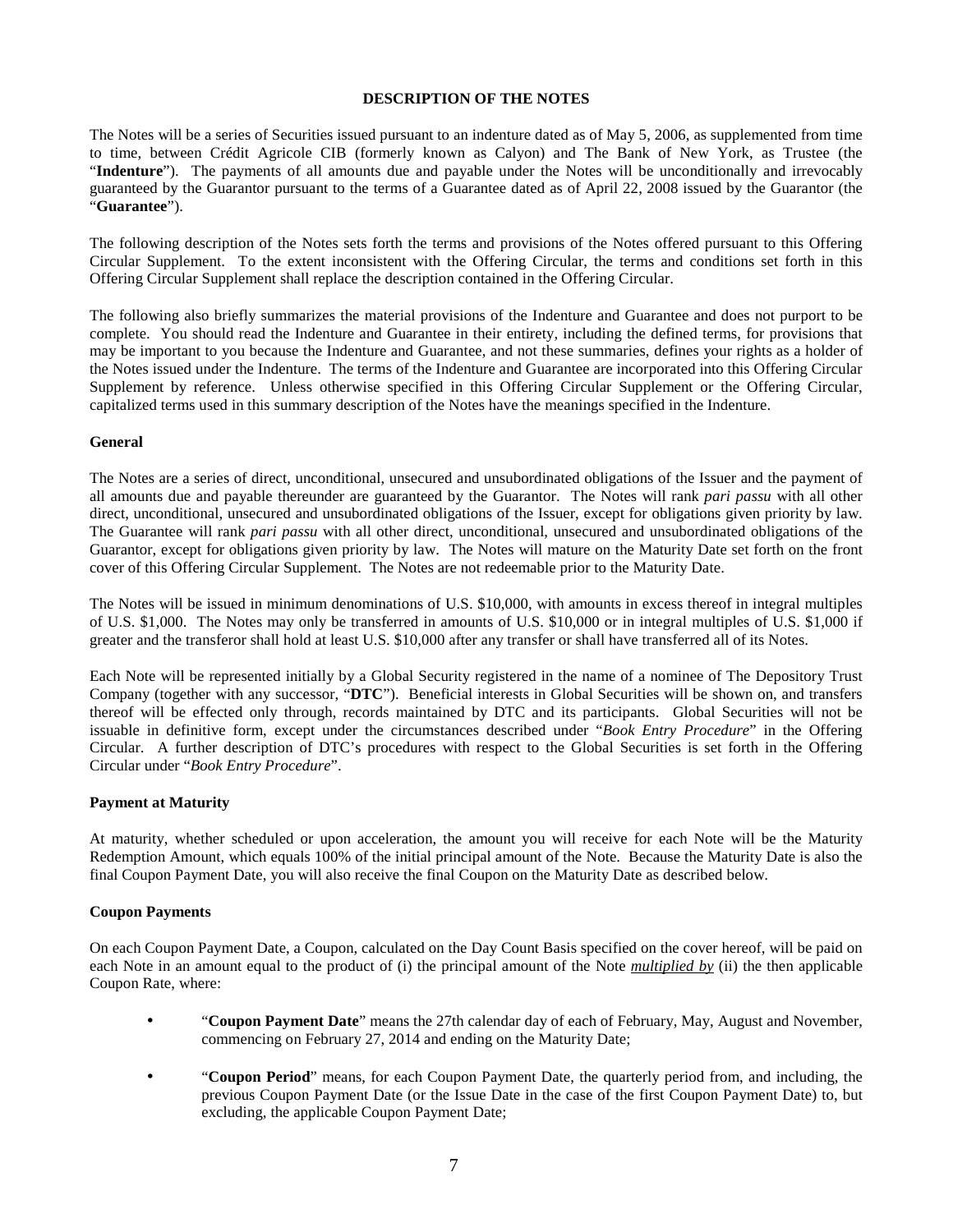- "**Coupon Rate**" means, with respect to each Coupon Payment Date, the 3-Month USD LIBOR as of the applicable Coupon Reset Date plus 0.50% (the Coupon Rate for any Coupon Period will not be less than 0.00%); and
- "**Coupon Reset Date**" means, with respect to each Coupon Payment Date, two London Business Days prior to the previous Coupon Payment Date (or the Issue Date in the case of the first Coupon Payment Date).

The Calculation Agent will calculate the Coupon for each Coupon Payment Date on the basis of a 360-day year consisting of twelve 30-day months. The Coupon payable on the Notes will be the interest accrued during the applicable Coupon Period. The Coupon will be payable on each Coupon Payment Date in arrears. Any payment required to be made on any Coupon Payment Date that is not a Business Day will be made on the next succeeding Business Day and no adjustment will be made to any Coupon payable on such Coupon Payment Date.

The regular record date relating to a Coupon Payment Date for the Notes will be the third Business Day preceding a Coupon Payment Date, provided that for a Coupon Payment Date that is also the Maturity Date, the Coupon payable on that date will be payable to the person to whom the principal is payable. For the purpose of determining the holder at the close of business on a regular record date when business is not being conducted, the close of business will mean 5:00 p.m., New York City time, on that day.

"**Business Day**" means any day other than (i) a Saturday or Sunday or (ii) a day on which banking institutions in the cities of London, England or New York, New York are authorized or obligated by law or executive order to be closed.

### **Determination of the 3-Month USD LIBOR**

The "**3-Month USD LIBOR**" will be, as of any Coupon Reset Date, the London interbank offered rate (British Banker's Association) for deposits in U.S. dollars for a period of three months commencing as of such date of determination, which is displayed on Reuters page LIBOR01 (or any successor service or page for the purpose of displaying the London interbank offered rates of major banks, as determined by the Calculation Agent), as of 11:00 a.m., London time, as of such date.

If the 3-Month USD LIBOR cannot be determined as described above as of any date of determination, the 3-Month USD LIBOR for such date of determination will be determined on the basis of the rates at which deposits in U.S. dollars are offered by four major banks in the London interbank market (the "**Reference Banks**") at approximately 11:00 a.m., London time to prime banks in the London interbank market for a period of three months commencing as of such date of determination in a representative amount. The Calculation Agent will request the principal London office of each of the Reference Banks to provide a quotation of its rate. If at least two of those quotations are provided, the 3-Month USD LIBOR for that date of determination will be the arithmetic mean of the quotations. If fewer than two quotations are provided as requested, the 3-Month USD LIBOR for such date of determination will be the arithmetic mean of the rates quoted by major banks in New York City, selected by the Calculation Agent, at approximately 11:00 a.m., New York City time, as of such date of determination for loans in U.S. dollars to leading European banks for a period of three months commencing as such date of determination and in a representative amount. If fewer than two banks selected by the Calculation Agent are quoting as described above, the 3-Month USD LIBOR for that such date of determination will be determined by the Calculation Agent in a commercially reasonable manner and in its sole and absolute discretion.

"**London Business Day**" means any day other than (i) a Saturday or Sunday or (ii) a day on which banking institutions in the city of London, England are authorized or obligated by law or executive order to be closed.

### **Events of Default and Acceleration**

If an Event of Default (as defined in the Indenture) with respect to the Notes outstanding occurs and is continuing, either the Trustee or the holders of at least 25% in aggregate principal amount of the outstanding Notes may declare the principal amount of and all accrued but unpaid interest on all the Notes to be due and payable immediately, by a written notice to the Issuer (and to the Trustee, if given by holders), and upon such a declaration such principal amount and interest shall become immediately due and payable. Interest shall not accrue after such date of acceleration. At any time after a declaration of acceleration with respect to Notes has been made, but before a judgment or decree for payment of the money due has been obtained by the Trustee as provided for in the Indenture, the holders of a majority in principal amount of outstanding Notes may, under certain circumstances, rescind and annul the declaration and its consequences, if all Events of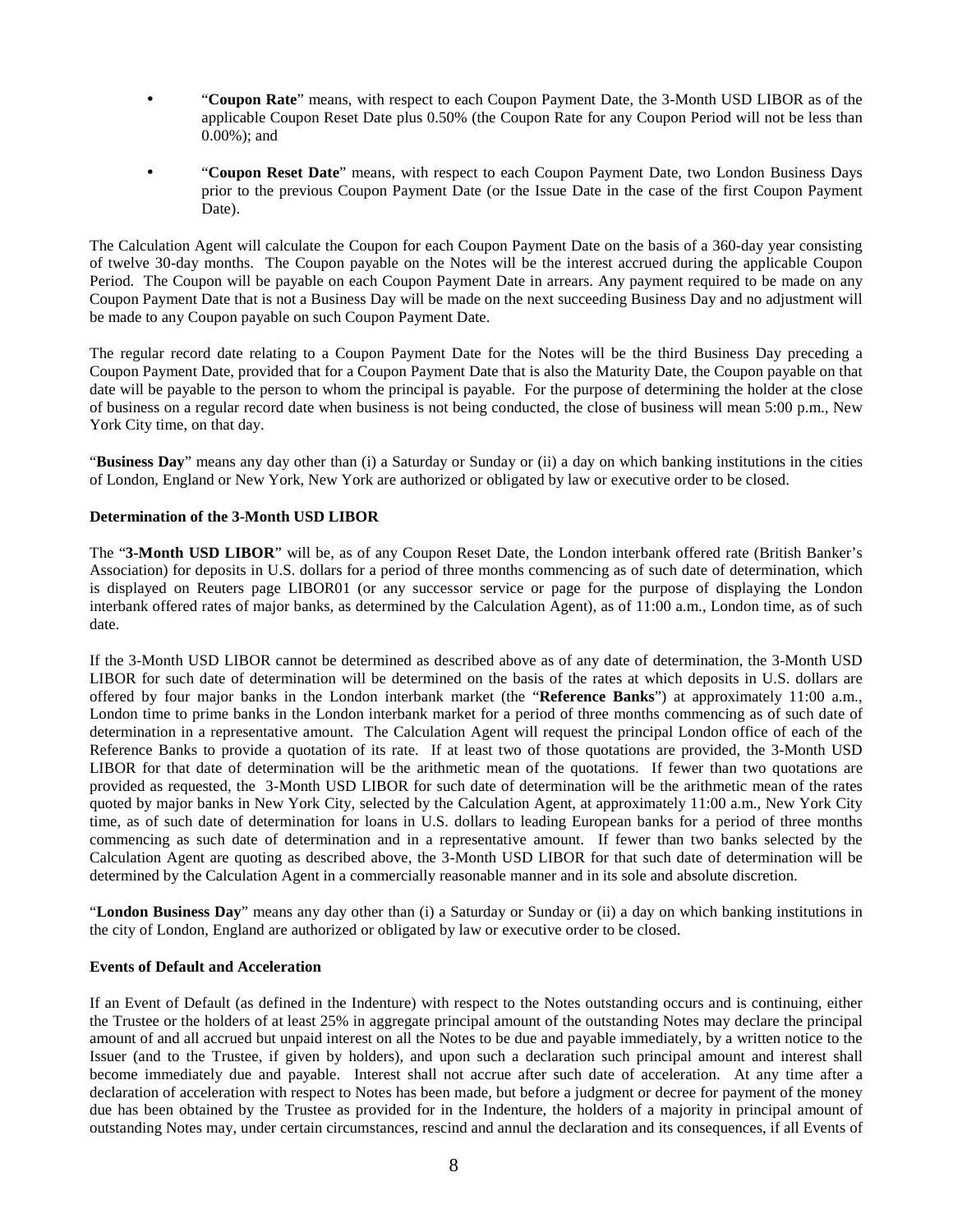Default have been cured, or if permitted, waived, and all payments due (other than those due as a result of acceleration) have been made or provided for.

The Indenture provides that, subject to the duty of the Trustee during default to act with the required standard of care, the Trustee will be under no obligation to exercise any of its rights or powers under the Indenture at the request or direction of any of the holders of the Notes, unless the relevant holders shall have offered to the Trustee indemnity or security satisfactory to it against the costs, expenses and liabilities which may be incurred. Subject to certain provisions, the holders of a majority in principal amount of the outstanding Notes will have the right to direct the time, method and place of conducting any proceeding for any remedy available to the Trustee, or exercising any trust or power conferred on the Trustee, with respect to the Notes.

For a further description of Events of Default and Acceleration, see "*Description of the Securities – Events of Default*" in the Offering Circular.

### **Guarantee**

The payment of all amounts due and payable under the Notes by the Issuer will be guaranteed by the Guarantor, pursuant to the Guarantee. The Guarantor's obligations under the Guarantee constitute unconditional, unsecured and unsubordinated obligations of the Guarantor and will rank *pari passu* with all present and future direct, unconditional, unsecured and unsubordinated obligations of the Guarantor, except for obligations given priority by law.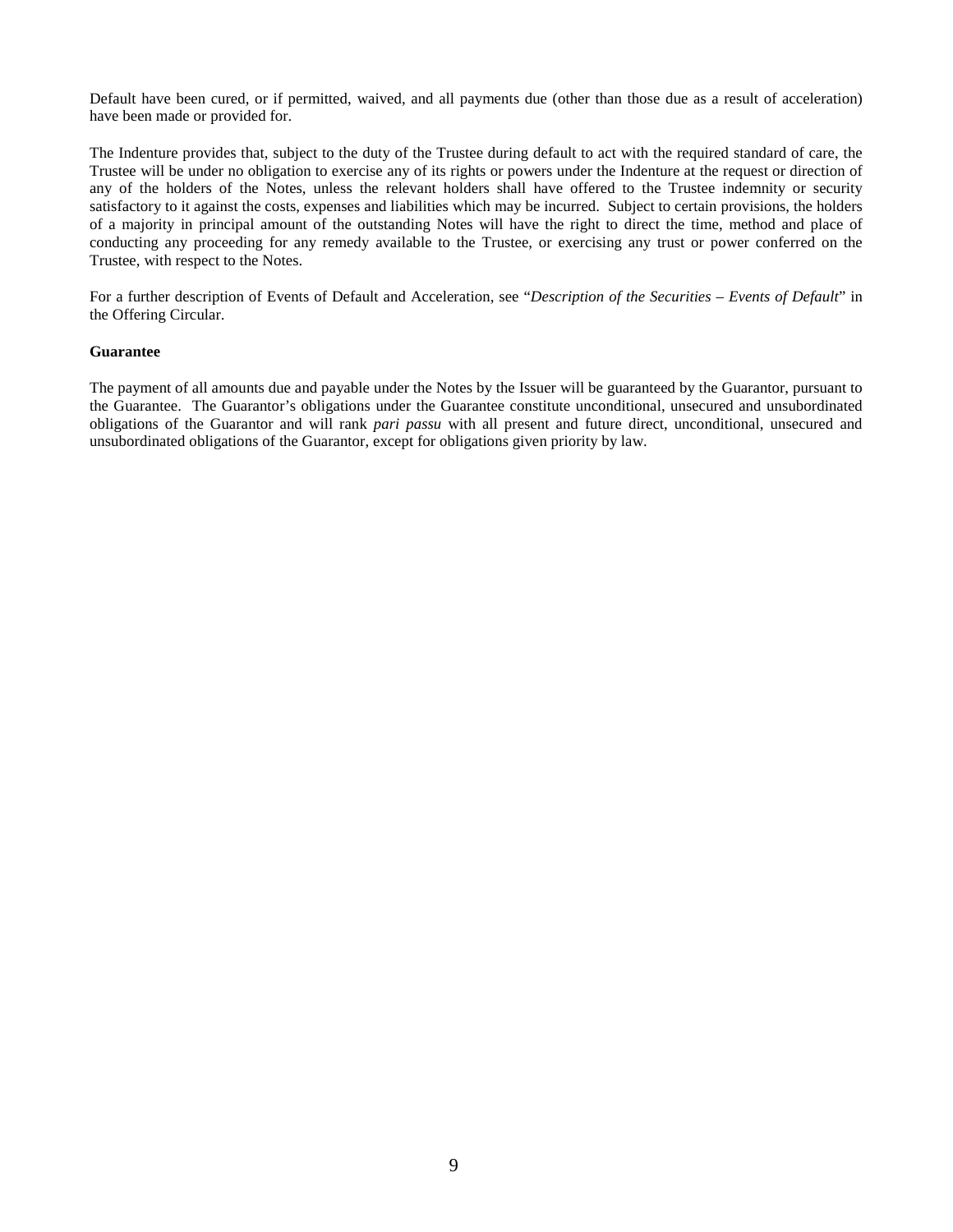### **HISTORICAL PERFORMANCE INFORMATION**

The following table set forth the high, low and end of quarter levels of the 3-Month USD LIBOR for the period from January 1, 2006 through November 18, 2013. The Issuer obtained these levels from the Bloomberg Professional® service, without independent verification by the Issuer. You should not take the historical levels of the 3-Month USD LIBOR as an indication of future levels of the 3-Month USD LIBOR.

|                                      | <b>High</b> | Low   | <b>Period End</b> |
|--------------------------------------|-------------|-------|-------------------|
| 2006                                 |             |       |                   |
|                                      | 5.00%       | 4.54% | 5.00%             |
|                                      | 5.51%       | 5.00% | 5.48%             |
|                                      | 5.52%       | 5.36% | 5.37%             |
|                                      | 5.38%       | 5.35% | 5.36%             |
| 2007                                 |             |       |                   |
|                                      | 5.36%       | 5.33% | 5.35%             |
|                                      | 5.36%       | 5.35% | 5.36%             |
|                                      | 5.73%       | 5.20% | 5.23%             |
|                                      | 5.25%       | 4.70% | 4.70%             |
| 2008                                 |             |       |                   |
|                                      | 4.68%       | 2.54% | 2.69%             |
|                                      | 2.92%       | 2.64% | 2.78%             |
|                                      | 4.05%       | 2.79% | 4.05%             |
|                                      | 4.82%       | 1.43% | 1.43%             |
| 2009                                 |             |       |                   |
|                                      | 1.42%       | 1.08% | 1.19%             |
|                                      | 1.18%       | 0.60% | 0.60%             |
|                                      | 0.59%       | 0.28% | 0.29%             |
|                                      | 0.28%       | 0.25% | 0.25%             |
| 2010                                 |             |       |                   |
|                                      | 0.29%       | 0.25% | 0.29%             |
|                                      | 0.54%       | 0.29% | 0.53%             |
|                                      | 0.53%       | 0.29% | 0.29%             |
|                                      | 0.30%       | 0.28% | 0.30%             |
| 2011                                 |             |       |                   |
|                                      | 0.31%       | 0.30% | 0.30%             |
|                                      | 0.30%       | 0.25% | 0.25%             |
|                                      | 0.37%       | 0.25% | 0.37%             |
|                                      | 0.58%       | 0.38% | 0.58%             |
| 2012                                 |             |       |                   |
|                                      | 0.58%       | 0.47% | 0.47%             |
|                                      | 0.47%       | 0.46% | 0.46%             |
|                                      | 0.46%       | 0.36% | 0.36%             |
|                                      | 0.36%       | 0.31% | 0.31%             |
| 2013                                 |             |       |                   |
|                                      | 0.31%       | 0.28% | 0.28%             |
|                                      | 0.28%       | 0.27% | 0.27%             |
| Third Quarter                        | 0.27%       | 0.25% | 0.25%             |
| Fourth Quarter (through November 18, | 0.25%       | 0.24% | 0.24%             |
|                                      |             |       |                   |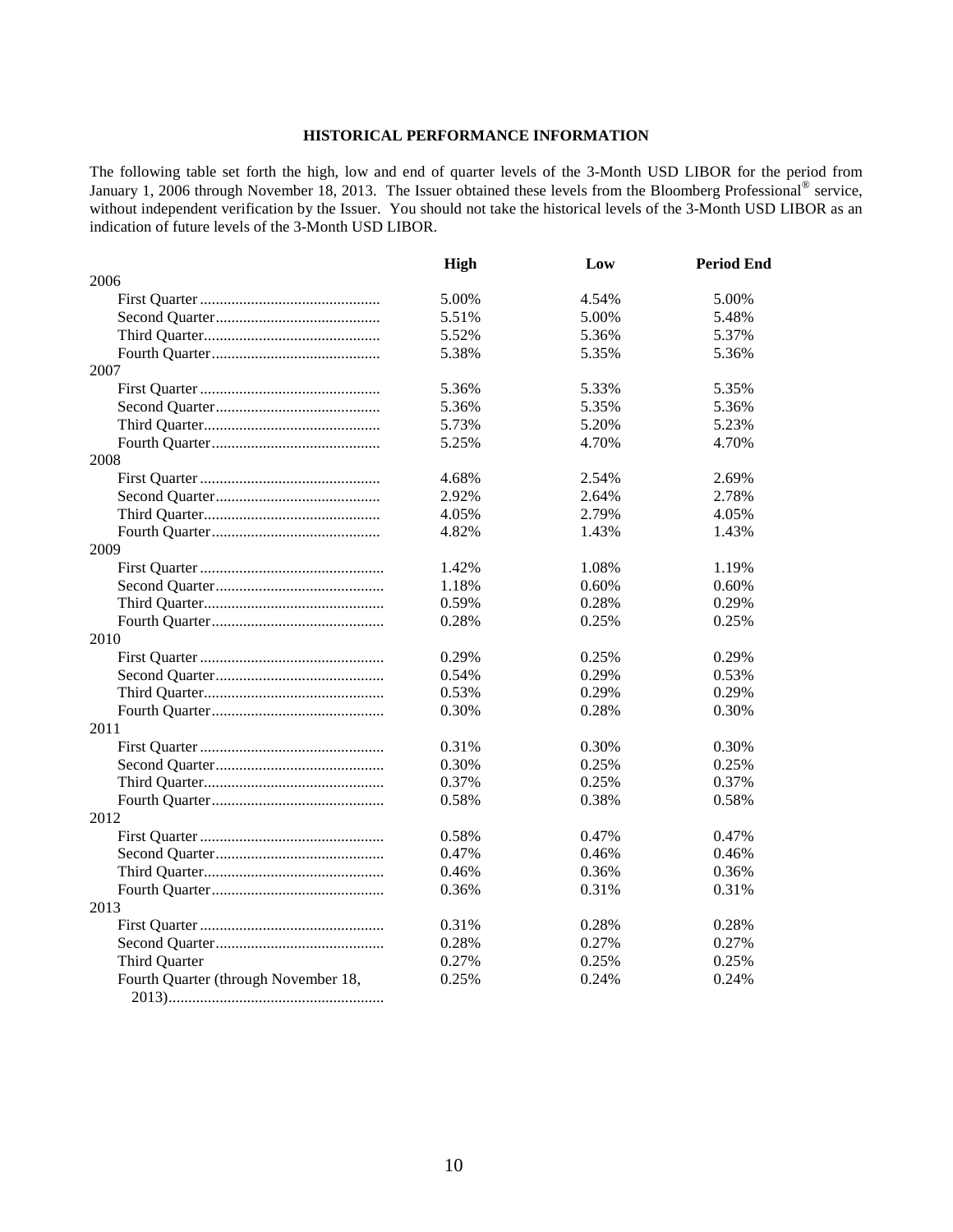### **USE OF PROCEEDS AND HEDGING**

The Issuer's head office or any of its branches or subsidiaries will use the net proceeds it receives from any offering of the Notes for general corporate purposes. The Issuer or one or more of its affiliates may use a portion of the proceeds from the sale of the Notes to hedge the Issuer's exposure to payments the Issuer may have to make on the Notes, including transactions with affiliated counterparties.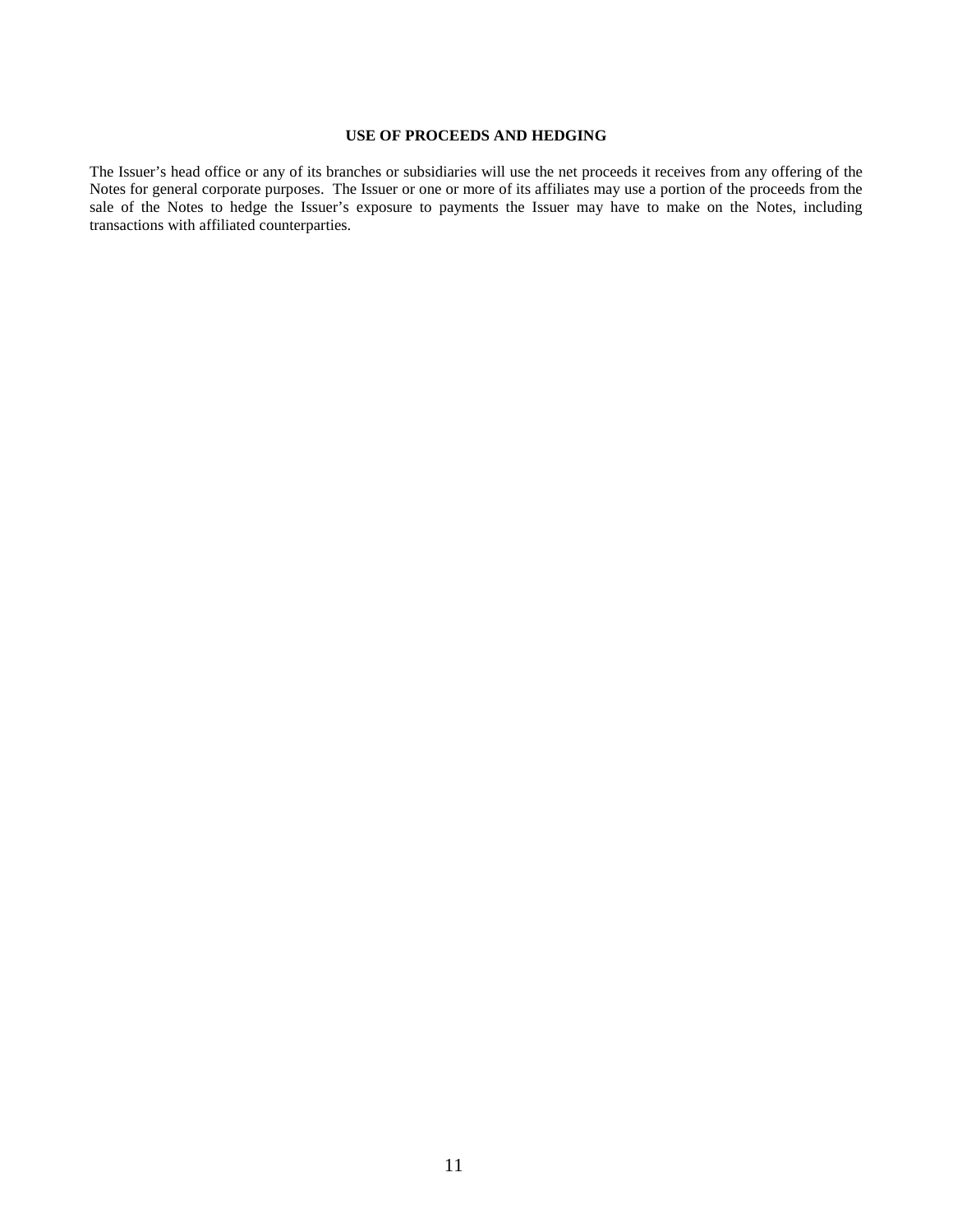### **CERTAIN U.S. FEDERAL INCOME TAX CONSIDERATIONS**

This summary supplements the discussion contained in the Offering Circular under the heading "*U.S. Federal Income Tax Considerations*", and should be read in conjunction therewith. To the extent any information in this Offering Circular Supplement is inconsistent with the Offering Circular, you should rely on the information in this Offering Circular Supplement.

The following summary was not intended or written to be used, and cannot be used, for the purpose of avoiding U.S. federal, state, or local tax penalties. The following summary was written in connection with the promotion or marketing of the Notes by the Issuer and/or the Dealers. Each holder should seek advice based on its particular circumstances from an independent tax advisor.

### **U.S. Holders**

We intend to treat the Notes as variable rate debt instruments subject to taxation as described under the heading "*U.S. Federal Income Tax Considerations—Variable Rate Debt Instruments*" in the prospectus supplement (including the original issue discount provisions described thereunder). Pursuant to the terms of the Notes, you agree to treat the Notes consistent with our treatment for all U.S. federal income tax purposes.

### **Foreign Account Tax Compliance Act**

The Foreign Account Tax Compliance Act (''FATCA'') was enacted on March 18, 2010, and imposes a 30% U.S. withholding tax on "withholdable payments" (i.e, certain U.S. source payments, including interest (and OID), dividends, other fixed or determinable annual or periodical gain, profits, and income, and on the gross proceeds from a disposition of property of a type which can produce U.S. source interest or dividends) and ''pass-thru payments'' (i.e., certain payments attributable to withholdable payments) made to certain foreign financial institutions (and certain of their affiliates) unless the payee foreign financial institution agrees, among other things, to disclose the identity of any U.S. individual with an account of the institution (or the relevant affiliate) and to annually report certain information about such account. FATCA also requires withholding agents making withholdable payments to certain non-financial foreign entities that do not disclose the name, address, and taxpayer identification number of any substantial U.S. owners (or certify that they do not have any substantial United States owners) to withhold tax at a rate of 30%. Withholding under FATCA will apply to all withholdable payments without regard to whether the beneficial owner of the payment is a U.S. person, or would otherwise be entitled to an exemption from the imposition of withholding tax pursuant to an applicable tax treaty with the United States or pursuant to U.S. domestic law. Under certain circumstances, a holder may be eligible for refunds or credits of such taxes.

Pursuant to final Treasury regulations published in the Federal Register on January 28, 2013, the withholding and reporting requirements will generally apply to certain withholdable payments made after December 31, 2013, certain gross proceeds on sale or disposition occurring after December 31, 2016, and certain pass-thru payments made after December 31, 2016. Pursuant to a recently issued Internal Revenue Service Notice, FATCA withholding on "withholdable payments" begins on July 1, 2014, and pursuant to this Notice, withholding tax under FATCA would not be imposed on payments pursuant to obligations that are outstanding on July 1, 2014 (and are not materially modified after June 30, 2014). If, however, withholding is required, we (and any paying agent) will not be required to pay additional amounts with respect to the amounts so withheld.

Significant aspects of the application of FATCA are not currently clear and the above description is based on proposed regulations and interim guidance. Investors should consult their own advisors about the application of FATCA, in particular if they may be classified as financial institutions under the FATCA rules.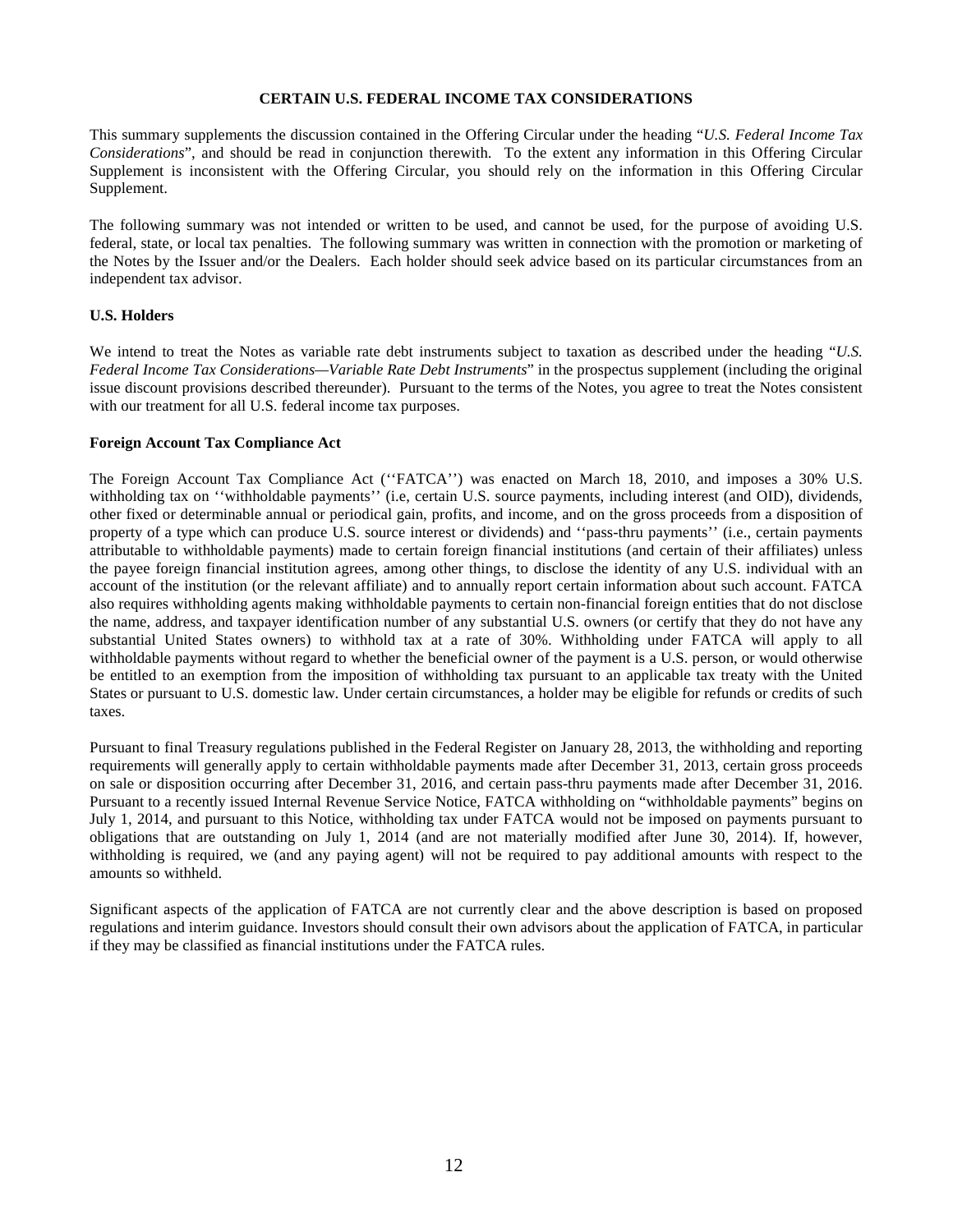### **ERISA CONSIDERATIONS**

For a discussion of the benefit plan investor consequences related to the Notes, see "*Certain ERISA Matters*" in the Offering Circular.

### **POTENTIAL REPORTING OBLIGATIONS**

United States persons (as defined for federal income tax purposes) (and non-United States persons that are in and doing business in the United States) should consider their possible obligation to file a Form TD F 90-22.1 — Foreign Bank and Financial Accounts Report —with respect to the Notes. Investors should consult their advisors with respect to these or any other reporting requirement which may apply with respect to their acquisition of the Notes.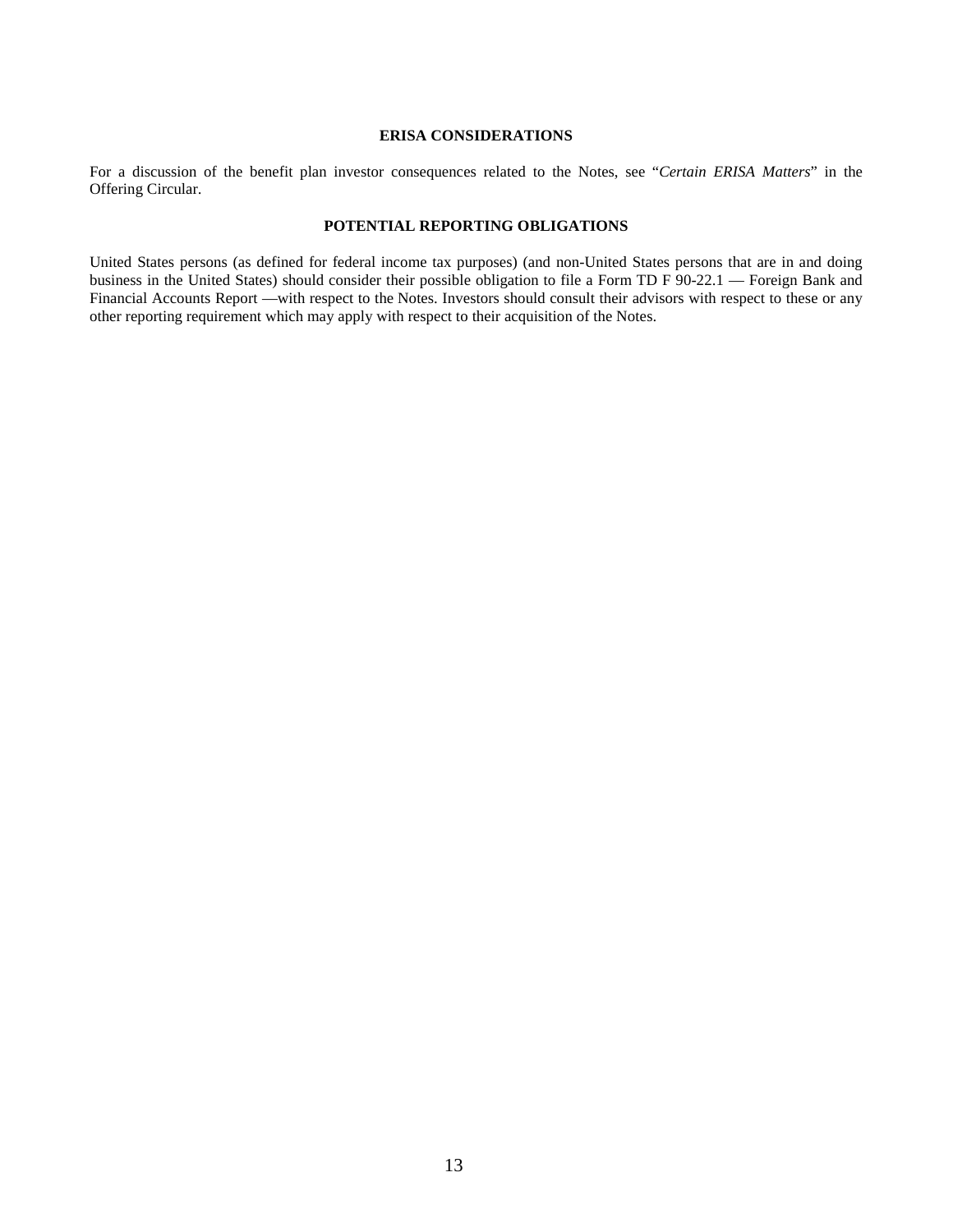### **PLAN OF DISTRIBUTION (CONFLICTS OF INTEREST)**

The Notes are being offered by the Dealers, as and if issued by the Issuer. The issuance of the Notes is subject to certain conditions specified in the Distribution Agreement dated as of April 22, 2008 between the Issuer and Credit Agricole Securities and the Selected Dealer Agreements entered into between Credit Agricole Securities and the other Dealers. Credit Agricole Securities, the initial Dealer for the Notes offered hereby, is a subsidiary of Crédit Agricole CIB and an affiliate of the Guarantor and the Issuer and, as such, will have a "conflict of interest" in this offering of the Notes within the meaning of FINRA Rule 5121 (*Public Offerings of Securities with Conflicts of Interest*) ("Rule 5121"). In addition, the Issuer or one its affiliates will receive a substantial portion of the net proceeds from this offering of Notes, thus creating an additional conflict of interest within the meaning of FINRA Rule 5121. This offering of Notes will be conducted in compliance with the provisions of FINRA Rule 5121. Credit Agricole Securities is not permitted to sell the Notes in this offering to an account over which it exercises discretionary authority without the prior specific written approval of the account holder.

The Dealers propose to offer the Notes from time to time in one or more negotiated transactions at varying prices to be determined at the time of each sale; provided, however, that such price will not be less than \$990.00 per Note and will not be more than \$1,000.00 per Note. If the Notes priced today, Credit Agricole Securities would allow varying discounts and commissions of approximately U.S. \$10.00 per Note in connection with the distribution of the Notes. The actual discounts and commissions that Credit Agricole Securities will allow may be less than U.S. \$10.00 and will depend on market conditions on the trade date. In no event will Credit Agricole Securities allow discounts and commissions in excess of U.S. \$10.00 per Note in connection with the distribution of the Notes.

The Issuer has been advised by Credit Agricole Securities that it or other affiliates of the Issuer may make a secondary market in the Notes, but that they are not obligated to do so and may discontinue making a market at any time without notice. The Issuer cannot provide any assurance that a secondary market for the Notes will develop. If Credit Agricole Securities determines to make a market, it will determine its market making prices in its sole discretion. You should understand that any market making price quoted by Credit Agricole Securities will be net of all or a portion of the commission allowed to the Dealers. Other Dealers also may, but are not obligated to, make a market in the Notes, and any such market making may be discontinued by the other Dealers at any time without notice. This Offering Circular Supplement and the Offering Circular may be used by Credit Agricole Securities or other affiliates of the Issuer in connection with offers and sales related to secondary market transactions in the Notes. Such sales, if any, will be made at prices related to prevailing prices at the time of a sale.

The Issuer will have the sole right to accept offers to purchase Notes and may reject any proposed purchase of Notes in whole or in part. Each Dealer will have the right, in its discretion reasonably exercised, to reject any proposed purchase of Notes through it in whole or in part. The Issuer has reserved the right to sell Notes through one or more other dealers or agents in addition to the Dealers and directly to investors on its own behalf in those jurisdictions where it is authorized to do so.

Each Dealer has agreed that (i) in respect of syndicated issues of Notes constituting obligations under French law, it has not offered or sold and will not offer or sell, directly or indirectly, Notes to the public in the Republic of France (appel public à l'épargne) and that offers of Notes will be made in the Republic of France only to qualified investors acting for their own account in accordance with L.411-1 of the Code monétaire et financier and their implementing décret and (ii) in respect of non-syndicated issues of Notes or in respect of syndicated issues of Notes not constituting obligations under French law, it has not offered or sold and will not offer or sell, directly or indirectly, Notes in the Republic of France and that each subscriber of Notes will be domiciled or resident for tax purposes outside the Republic of France.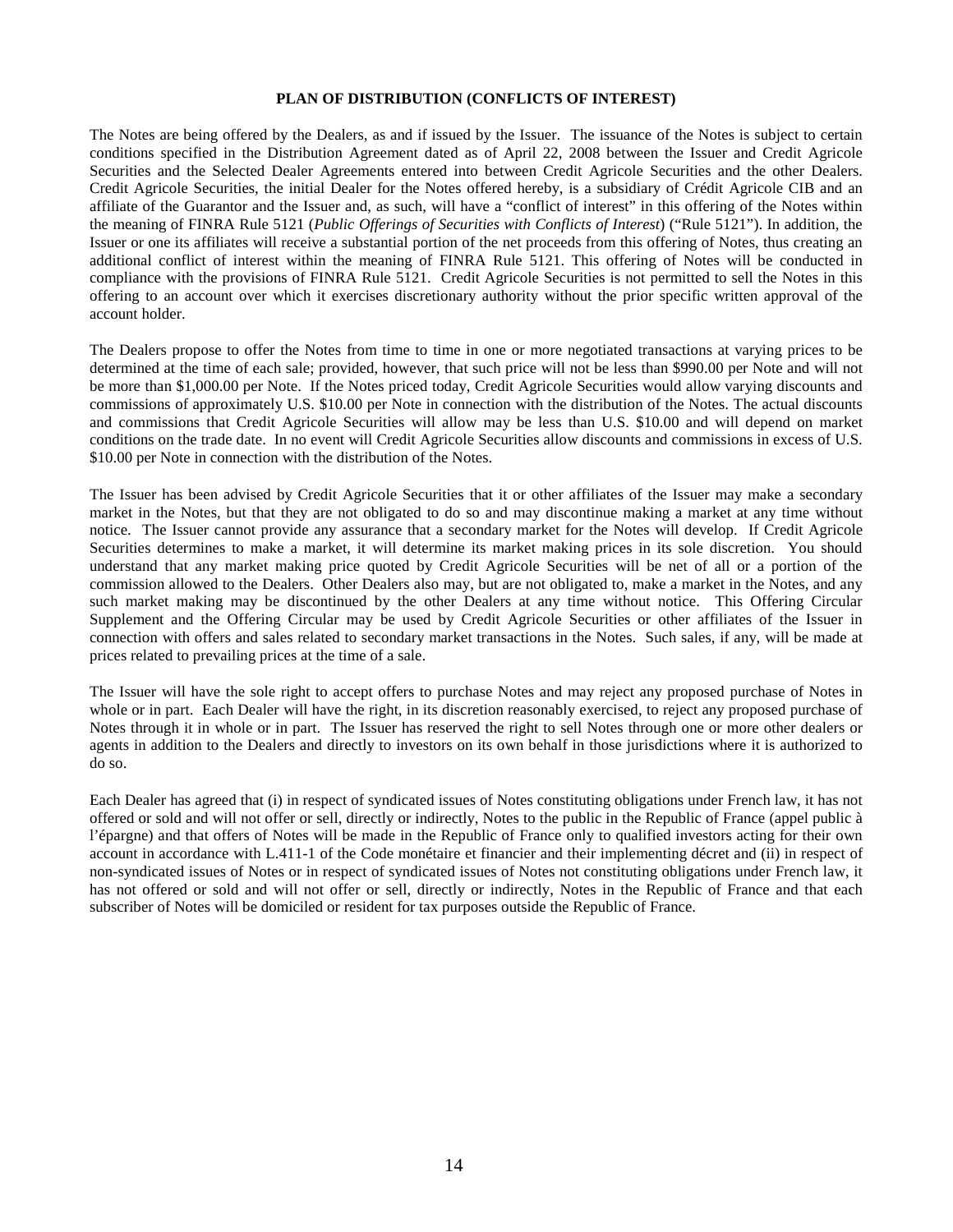### **OFAC DISCLOSURE AND LIBOR INVESTIGATION**

United States laws and regulations require compliance with U.S. economic sanctions, administered by the Office of Foreign Assets Control, with respect to designated foreign countries, nationals and others. The New York County District Attorney's Office and other governmental authorities are reported to be conducting a broader review of how certain financial institutions have processed U.S. dollar payments involving U.S. sanctioned countries, persons and entities. Crédit Agricole CIB is conducting an internal review of certain U.S. dollar payments involving countries, persons or entities that may be subject to these sanctions and is cooperating with the inquiries by such authorities. It is currently not possible to predict the ultimate resolution or timing of this matter.

As a contributor to several interbank rates, Crédit Agricole CIB has received requests for information from various authorities within the framework of inquiries concerning the setting of certain LIBOR rates (London Interbank Offered Rates) and the Euribor rate (Euro Interbank Offered Rate) and related transactions. These requests cover several periods from 2005 to the present day. Crédit Agricole CIB is cooperating with the authorities.